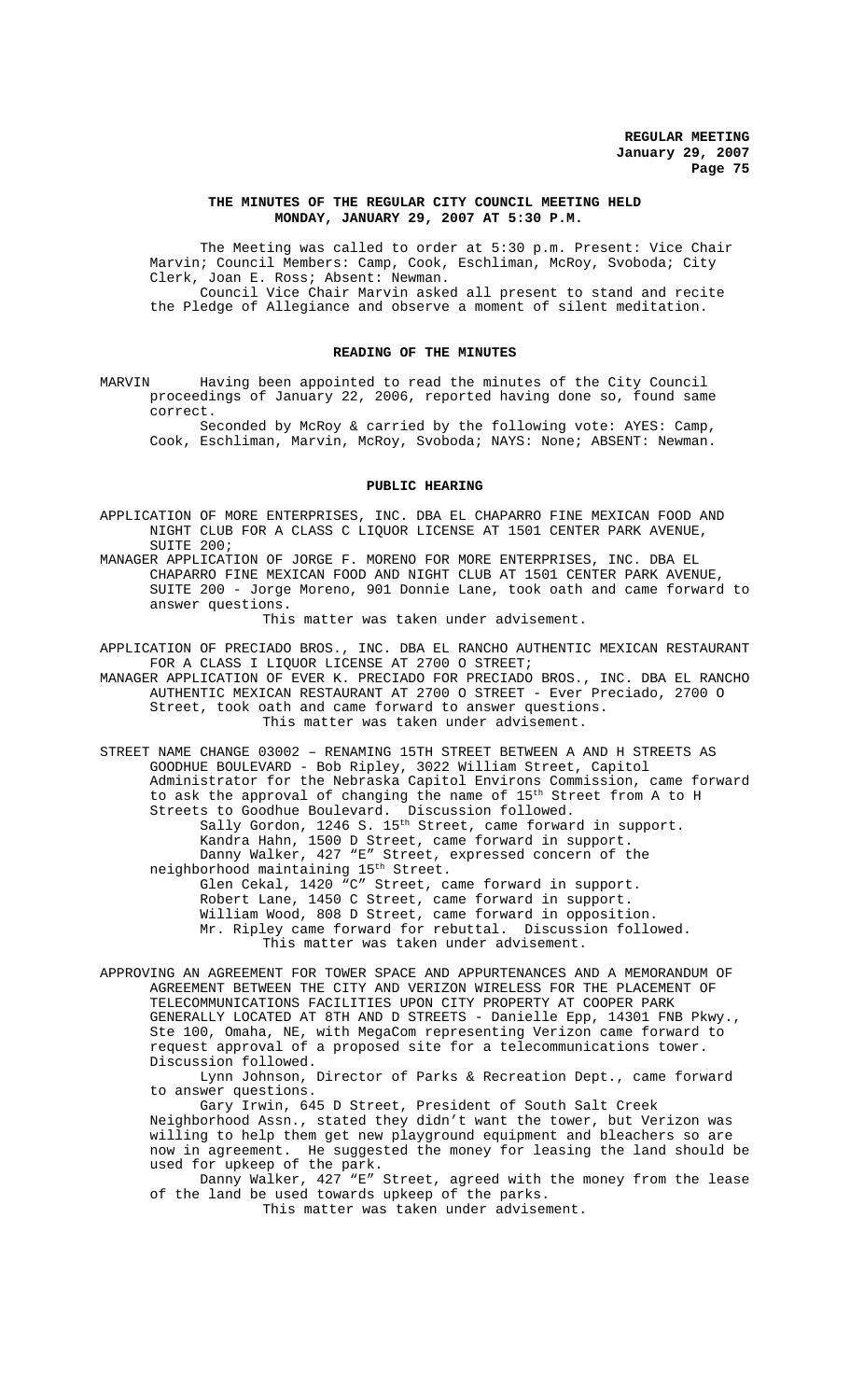- APPROVING THE CITY OF LINCOLN NORTH 56TH STREET & I-80 REDEVELOPMENT AGREEMENT BETWEEN HARTLAND HOMES INC., NORTH BLUFF EMPLOYMENT CENTER LLP, ROGER H. SCHWISOW, TRUSTEE, AND ELDONNA SCHWISOW, TRUSTEE, AND THE CITY OF LINCOLN, RELATING TO THE ANNEXATION OF APPROXIMATELY 400 ACRES OF PROPERTY GENERALLY LOCATED AT N. 56TH STREET AND I-80. (RELATED ITEMS: 07R-24, 07-7, 07R-26, 07R-27) (ACTION DATE: 2/5/07);
- ANNEXATION 03007 AMENDING THE LINCOLN CORPORATE LIMITS MAP BY ANNEXING APPROXIMATELY 415 ACRES OF PROPERTY GENERALLY LOCATED AT N. 56TH STREET AND I-80. (RELATED ITEMS: 07R-24, 07-7, 07R-26, 07R-27);
- APPROVING THE AGREEMENT BETWEEN ROGER SCHWISOW, TRUSTEE, ELDONNA SCHWISOW, TRUSTEE, HARTLAND HOMES, DETWEILER PROPERTIES I, AND THE CITY OF LINCOLN, RELATING TO THE REDEVELOPMENT PROJECT GENERALLY LOCATED AT N. 56TH STREET AND ALVO ROAD. (RELATED ITEMS: 07R-24, 07-7, 07R-26, 07R-27)(ACTION DATE: 2/5/07);
- APPROVING THE LANDOWNER AGREEMENT NOT TO PROTEST TAX ASSESSMENTS AND TO PAY TAXES BETWEEN VARIOUS PROPERTY OWNERS AND THE CITY OF LINCOLN, RELATING TO THE COMMUNITY REDEVELOPMENT GENERALLY LOCATED AT N. 56TH STREET AND ARBOR ROAD. (RELATED ITEMS: 07R-24, 07-7, 07R-26, 07R-27)(ACTION DATE: 2/5/07)- Mark Hunzeker, 1045 Lincoln Mall, Suite 200, came forward representing Developments Unlimited to request a one week delay to finalize the agreement. Discussion followed. This matter was taken under advisement.
- APPROVING THE 14TH STREET AND SALTILLO ROAD CONDITIONAL ANNEXATION AND ZONING AGREEMENT BETWEEN NEBCO, INC., WESTERN HEMISPHERE HOLDING COMPANY LLC, AND THE CITY OF LINCOLN RELATING TO THE ANNEXATION OF APPROXIMATELY 81.83 ACRES OF PROPERTY GENERALLY LOCATED SOUTH OF SALTILLO ROAD BETWEEN SOUTH 14TH STREET AND SOUTH 25TH STREET. (RELATED ITEMS: 07R-29, 07R-30, 07-8, 07-9, 07-10) (ACTION DATE: 2/5/07);
- APPROVING THE 25TH STREET AND SALTILLO ROAD CONDITIONAL ANNEXATION AND ZONING AGREEMENT BETWEEN GARY TEMPLETON AND ROSE TEMPLETON, CLARK E. DEVRIES AND LISA J. DEVRIES, AND THE CITY OF LINCOLN RELATING TO THE ANNEXATION OF APPROXIMATELY 7.06 ACRES OF PROPERTY GENERALLY LOCATED SOUTH OF SALTILLO ROAD BETWEEN SOUTH 25TH STREET AND THE FORMER MISSOURI PACIFIC RAILROAD RIGHT-OF-WAY. (RELATED ITEMS: 07R-29, 07R-30, 07-8, 07-9, 07- 10) (ACTION DATE: 2/5/07)
- ANNEXATION 06012 AMENDING THE LINCOLN CORPORATE LIMITS MAP BY ANNEXING APPROXIMATELY 340.45 ACRES OF PROPERTY GENERALLY LOCATED SOUTHEAST OF S. 14TH STREET AND SALTILLO ROAD AND NORTHWEST OF S. 27TH STREET AND SALTILLO ROAD. (RELATED ITEMS: 07R-29, 07R-30, 07-8, 07-9, 07-10);
- CHANGE OF ZONE 06042 APPLICATION OF WESTERN HEMISPHERE HOLDING COMPANY LLC FOR A CHANGE OF ZONE FROM AG AGRICULTURAL DISTRICT TO I-1 INDUSTRIAL DISTRICT ON PROPERTY GENERALLY LOCATED AT S. 25TH STREET AND SALTILLO ROAD. (RELATED ITEMS: 07R-29, 07R-30, 07-8, 07-9, 07-10)
- CHANGE OF ZONE 06043 APPLICATION OF NEBCO, INC. FOR A CHANGE OF ZONE FROM AG AGRICULTURAL DISTRICT TO I-1 INDUSTRIAL DISTRICT ON PROPERTY GENERALLY LOCATED AT S. 14TH STREET AND SALTILLO ROAD. (RELATED ITEMS: 07R-29, 07R-30, 07-8, 07-9, 07-10) - Jonathan Cook, Council Person, moved to continue Public Hearing with Action for one week to 2/5/07. Seconded by McRoy & carried by the following vote: AYES: Camp, Cook, Eschliman, Marvin, McRoy, Svoboda; NAYS: None; ABSENT: Newman. This matter was taken under advisement.
- APPROVING THE PRAIRIE VILLAGE NORTH CONDITIONAL ANNEXATION AND ZONING AGREEMENT BETWEEN DUBOIS LAND LLC, PRAIRIE VILLAGE NORTH, LLC, PRAIRIE HOME BUILDERS, INC., RYLAND GROUP, LLC, AND NORTH 47 GROUP, LLC AND THE CITY OF LINCOLN, RELATING TO THE ANNEXATION OF APPROXIMATELY 23.34 ACRES OF PROPERTY GENERALLY LOCATED NORTHEAST OF THE INTERSECTION OF N. 84TH STREET AND ADAMS STREET. (RELATED ITEMS: 07R-21, 07-15, 07-16) (ACTION DATE: 2/5/07);
- ANNEXATION 06021 AMENDING THE LINCOLN CORPORATE LIMITS MAP BY ANNEXING APPROXIMATELY 23.34 ACRES OF PROPERTY GENERALLY LOCATED ON THE EAST SIDE OF NORTH 84TH STREET, NORTH OF ADAMS STREET.(RELATED ITEMS: 07R-21, 07- 15, 07-16);
- CHANGE OF ZONE 05054A APPLICATION OF PRAIRIE HOME BUILDERS INC. TO AMEND PRAIRIE VILLAGE NORTH PLANNED UNIT DEVELOPMENT FOR A CHANGE OF ZONE FROM AG AGRICULTURAL DISTRICT TO R-3 AND R-5 RESIDENTIAL DISTRICTS, FROM R-3 AND R-5 RESIDENTIAL DISTRICTS AND O-3 OFFICE PARK DISTRICT TO B-2 PLANNED NEIGHBORHOOD BUSINESS DISTRICT, AND FROM B-2 PLANNED NEIGHBORHOOD BUSINESS DISTRICT TO O-3 OFFICE PARK DISTRICT, ON PROPERTY LEGALLY DESCRIBED AS LOTS 28, 29, 35, 36, AND 41 I.T. AND A PORTION OF LOTS 23, 42, AND 43 I.T. ALL LOCATED IN SECTION 11-10-7, AND OUTLOT C, PRAIRIE VILLAGE ADDITION, ALL OF LOTS 106 AND 107 I.T., AND A PORTION OF LOT 96 I.T., ALL LOCATED IN THE NORTHWEST QUARTER OF SECTION 14-10-7,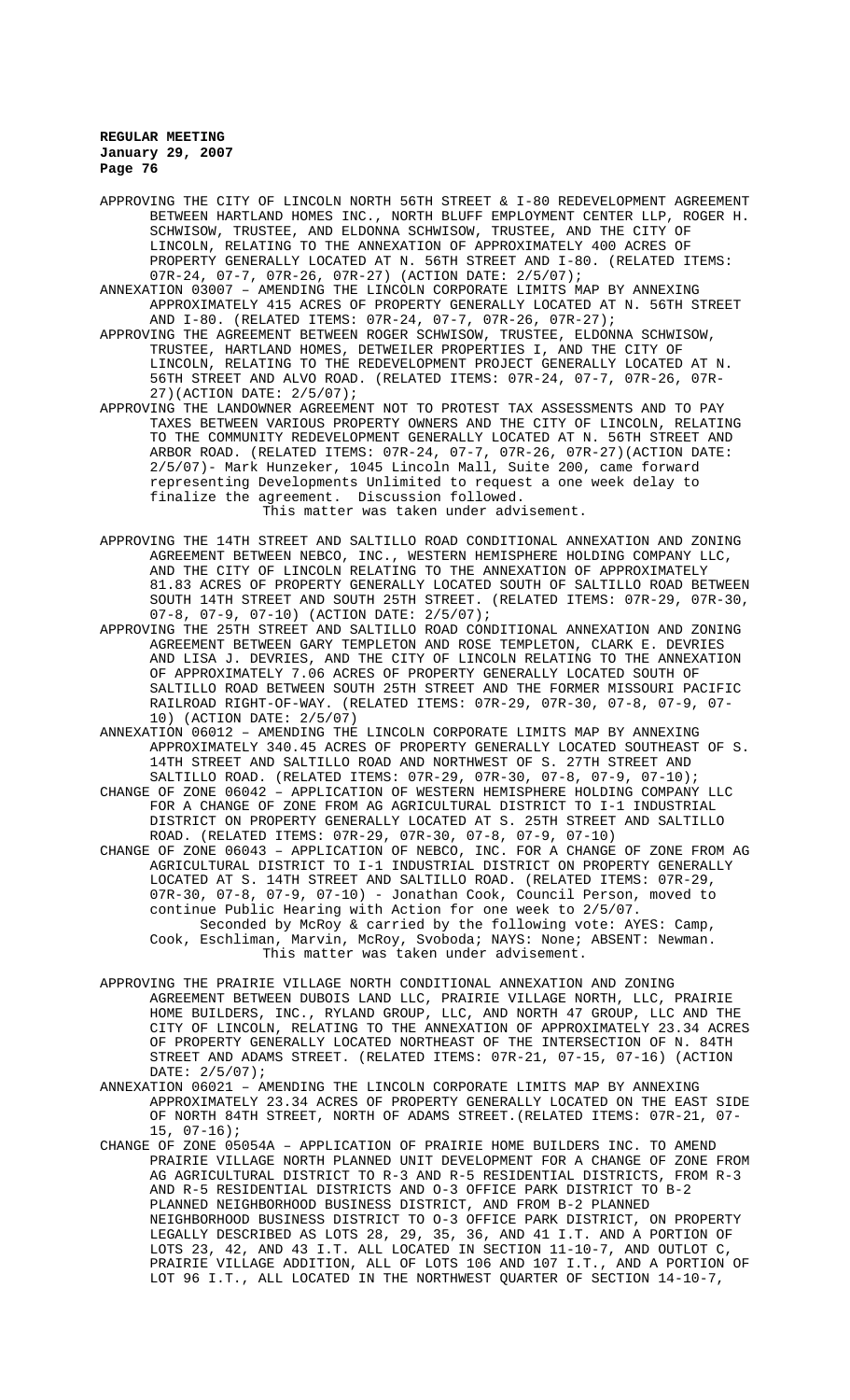LANCASTER COUNTY, NEBRASKA, GENERALLY LOCATED AT N. 84TH STREET AND ADAMS STREET; FOR A PLANNED UNIT DEVELOPMENT DISTRICT DESIGNATION OF SAID PROPERTY; AND FOR APPROVAL OF A DEVELOPMENT PLAN WHICH PROPOSES MODIFICATIONS TO THE ZONING ORDINANCE AND LAND SUBDIVISION ORDINANCE TO ALLOW A MAXIMUM OF 1,063 DWELLING UNITS AND 600,000 SQUARE FEET OF COMMERCIAL FLOOR AREA NORTH OF ADAMS STREET AND 285,000 SQUARE FEET OF COMMERCIAL FLOOR AREA SOUTH OF ADAMS STREET. (RELATED ITEMS: 07R-21, 07- 15, 07-16)- Mike Eckert, Civil Design Group, came forward representing Prairie Home Builders, the applicant, to discuss the changes made in the Comp Plan last fall and the amending of the PUD following up with more technical details.

Peter Katt, 1045 Lincoln Mall, Suite 200, came forward to explain the annexation agreement of this project. Discussion followed. This matter was taken under advisement.

### **TOOK BREAK 7:05 P.M. RECONVENED 7:25 P.M.**

APPEAL OF JULIE SHIPMAN BURNS FROM THE PLANNING COMMISSION APPROVAL OF SPECIAL PERMIT 06062 FOR AUTHORITY TO OPERATE SAND, GRAVEL AND SOIL EXCAVATION ON PROPERTY GENERALLY LOCATED ONE-QUARTER MILE EAST OF NORTH 56TH<br>STREET/HIGHWAY 77 BETWEEN WAVERLY ROAD AND MILL ROAD. (12/11/06 -STREET/HIGHWAY 77 BETWEEN WAVERLY ROAD AND MILL ROAD. PUBLIC HEARING & ACTION CON'T. TO 1/29/07) - Mark Hunzeker, 1045 Lincoln Mall, Suite 200, came forward representing Willard Giebenrath owner of the property to be excavated. Discussion followed. Marvin Krout, Director of Planning Dept., came forward to answer questions. Discussion followed.

Julie Shipman Burns, 12909 N. 70<sup>th</sup> Street, came forward in opposition.

Brian Burns, 12909 N. 70<sup>th</sup> Street, came forward in opposition. Matt Schernikau, 12301 Emma Walter Rd., came forward in opposition.

Robert Miller, 12701 Emma Walter Rd., came forward in opposition. Discussion followed.

Gary McKinstry, 12501 Emma Walter Rd., came forward in opposition. Jason Smitely, 12601 Emma Walter Rd., came forward in opposition. Karen Kurbis, 17500 N. 84th Street, came forward in opposition. Discussion followed.

Mr. Krout came forward to answer more questions. Discussion followed.

Mr. Hunzeker came forward for rebuttal. Discussion followed. Christine Giebenrath, 12775 N. 70<sup>th</sup> Street, came forward to comment on behalf of her grandfather. Discussion followed. This matter was taken under advisement.

DECLARING THE OFFICIAL INTENT OF THE CITY OF LINCOLN TO REIMBURSE CERTAIN EXPENSES IN CONNECTION WITH THE ACQUISITION, PURCHASE AND INSTALLATION OF LIGHT POLES FROM THE PROCEEDS OF CITY OF LINCOLN, NEBRASKA CERTIFICATES OF PARTICIPATION - Steve Hubka, Budget Officer, came forward to comment that the first payment will be due after September 1st so payment will come out of the 2007-2008 budget. This matter was taken under advisement.

APPROVING A TWO-YEAR CONTRACT BETWEEN THE NEBRASKA DEPARTMENT OF HEALTH AND HUMAN SERVICES FINANCE AND SUPPORT SYSTEM AND THE LINCOLN-LANCASTER COUNTY HEALTH DEPARTMENT FOR THE MEDICAID ACCESS TO CARE PROGRAM - Carol Kukuk, 4700 Faulkner Ct., came forward to answer questions. This matter was taken under advisement.

ACCEPTING THE REPORT OF NEW AND PENDING CLAIMS AGAINST THE CITY AND APPROVING DISPOSITION OF CLAIMS SET FORTH FOR THE PERIOD OF JANUARY 1 - 15, 2007 - Dan Marvin, Council Person, asked if the City is liable for happenings at the Corrections Department? Dana Roper, City Attorney, answered "No. Not if we didn't cause

the problem."

This matter was taken under advisement.

APPROVING AN AGREEMENT BETWEEN THE LINCOLN AIRPORT AUTHORITY, LINCOLN PUBLIC SCHOOLS AND THE CITY OF LINCOLN TO CONVEY, TRANSFER AND DEVELOP CERTAIN PROPERTY GENERALLY LOCATED AT N.W. 48TH STREET AND WEST CUMINGS FOR THE VARIOUS PUBLIC AGENCIES' PURPOSES.( ADOPTED, 6-0; A-84217; SEE 07-5, ITEM #36)- Steve Henrichsen, Planning Dept., came forward to give an overview of this project. Discussion followed.

Lynn Johnson, Director of Parks & Recreation Dept., came forward to state the intention would be to co-locate recreational facilities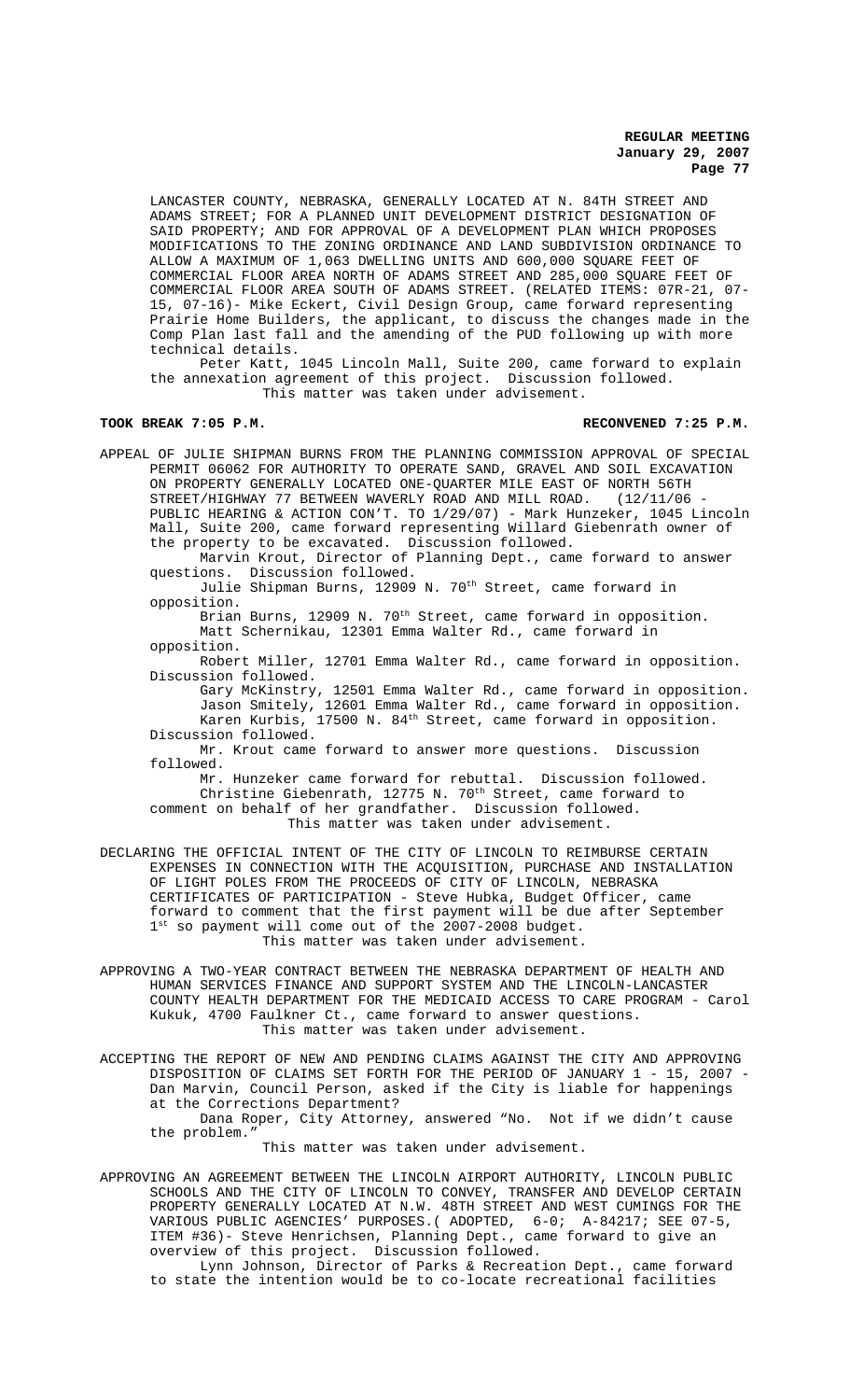with Lincoln Public Schools. There is no funding to relocate the recreational facilities in this area at this time. Discussion followed. Carol Conner, Library Director, came forward to state it has been in the plans to co-locate the library with the school in this area. There is money in the CIP Budget for the architect so that would go forward. Discussion followed. Weston Furrer, 4130 N. 21<sup>st</sup> Street, came forward in support.

Jeff Schwebke, 4230 N.W. 54<sup>th</sup> St., came forward in support. Terry Schwimmer, 3724 NW 57<sup>th</sup> St., came forward in support. Discussion followed.

This matter was taken under advisement.

APPROVING A TEMPORARY EARLY RETIREMENT INCENTIVE PROGRAM AND ESTABLISHING ELIGIBILITY REQUIREMENTS, ENROLLMENT PERIOD, REQUIRED RETIREMENT DATE AND INCENTIVE AMOUNTS Don Taute, Personnel Director, came forward to explain the proposed resolution. Discussion followed.

Council Person Camp asked information as to number of employees from General Fund versus other fund sources.

Georgia Glass, 700 Cottonwood Dr., came forward as previous Personnel Director and current Human Resources for NelNet to relate the results of a similar proposal when she was the Personnel Director. Discussion followed.

Bruce Bohrer, Chamber of Commerce, came forward in support. Patricia Owen, Public Policy Coordinator for the Chamber of Commerce, commented this was a creative way to handle personnel costs. Discussion followed.

Steve Hubka, Budget Officer, stated he could get some figures together before the voting session if they so desired. Discussion followed.

This matter was taken under advisement.

### **TOOK BREAK 10:18 P.M. RECONVENED 10:30 P.M.**

# **\*\* END OF PUBLIC HEARING \*\***

# **COUNCIL ACTION**

#### **LIQUOR RESOLUTIONS**

APPLICATION OF MORE ENTERPRISES, INC. DBA EL CHAPARRO FINE MEXICAN FOOD AND NIGHT CLUB FOR A CLASS C LIQUOR LICENSE AT 1501 CENTER PARK AVENUE, SUITE 200 - CLERK read the following resolution, introduced by Jon Camp, who moved its adoption for approval:

A-84210 BE IT RESOLVED by the City Council of the City of Lincoln, Nebraska:

That after hearing duly had as required by law, consideration of the facts of this application, the Nebraska Liquor Control Act, and the pertinent City ordinances, the City Council recommends that the application of More Enterprises, Inc. dba El Chaparro Fine Mexican Food and Night Club for a Class "C" liquor license at 1501 Center Park Avenue, Suite 200, Lincoln, Nebraska, for the license period ending October 31, 2007, be approved with the conditions that the applicant obtains a valid special permit, and that the premise complies in every respect with the conditions of its special permit and all city and state regulations. The City Clerk is directed to transmit a copy of this resolution to the Nebraska Liquor Control Commission.

Introduced by Jon Camp

Seconded by McRoy & carried by the following vote: AYES: Camp, Cook, Eschliman, Marvin, McRoy, Svoboda; NAYS: None; ABSENT: Newman.

MANAGER APPLICATION OF JORGE F. MORENO FOR MORE ENTERPRISES, INC. DBA EL CHAPARRO FINE MEXICAN FOOD AND NIGHT CLUB AT 1501 CENTER PARK AVENUE, SUITE 200 - CLERK read the following resolution, introduced by Jon Camp, who moved its adoption for approval:

A-84211 WHEREAS, More Enterprises, Inc. dba El Chaparro Fine Mexican Food and Night Club located at 1501 Center Park Avenue, Suite 200, Lincoln, Nebraska has been approved for a Retail Class "C" liquor license, and now requests that Jorge F. Moreno be named manager;

WHEREAS, Jorge F. Moreno appears to be a fit and proper person to manage said business.

NOW, THEREFORE, BE IT RESOLVED by the City Council of the City of Lincoln, Nebraska: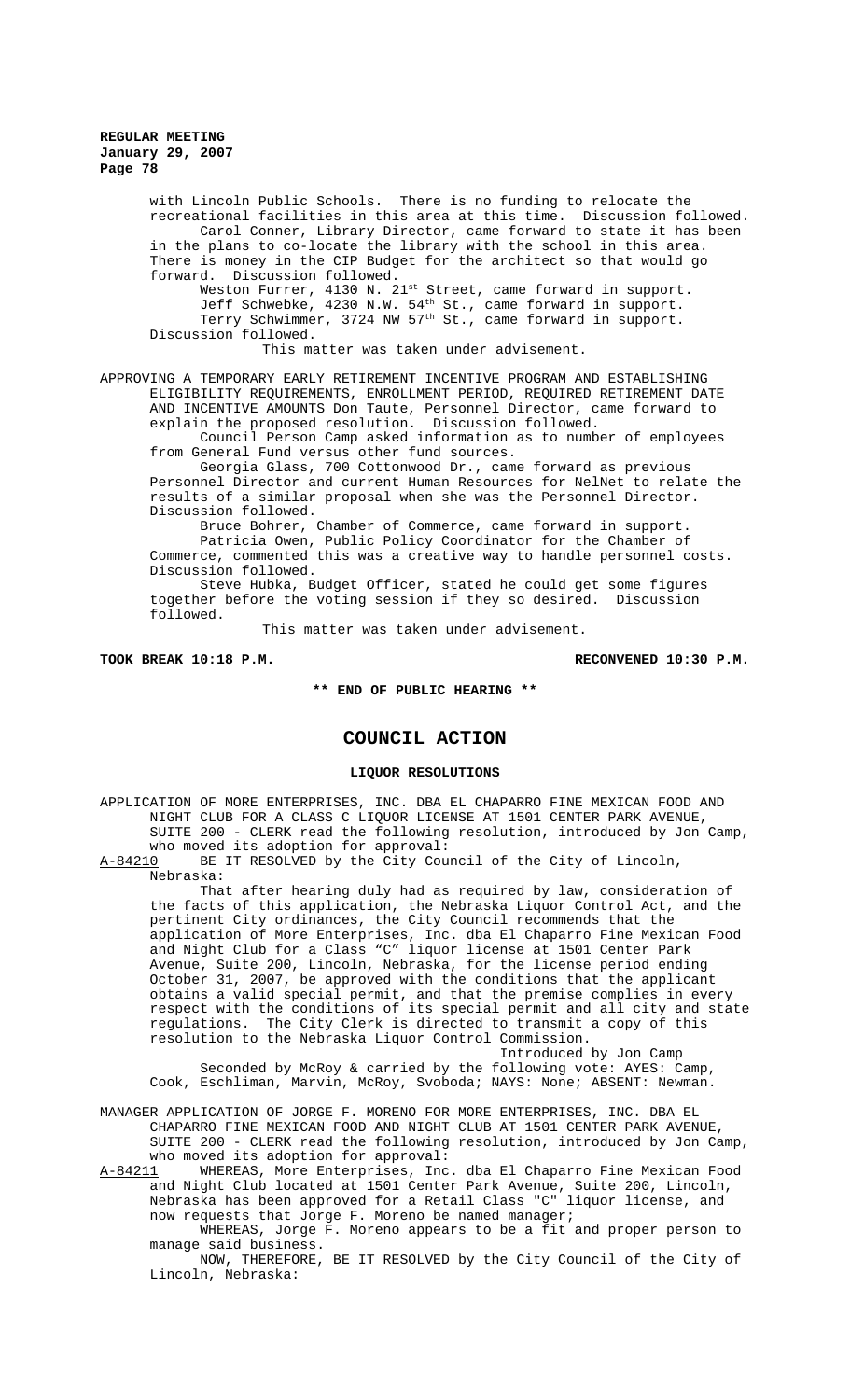That after hearing duly had as required by law, consideration of the facts of this application, the Nebraska Liquor Control Act, and the pertinent City ordinances, the City Council recommends that Jorge F.<br>Moreno be approved as manager of this business for said licensee. The Moreno be approved as manager of this business for said licensee. City Clerk is directed to transmit a copy of this resolution to the Nebraska Liquor Control Commission.

Introduced by Jon Camp Seconded by McRoy & carried by the following vote: AYES: Camp, Cook, Eschliman, Marvin, McRoy, Svoboda; NAYS: None; ABSENT: Newman.

APPLICATION OF PRECIADO BROS., INC. DBA EL RANCHO AUTHENTIC MEXICAN RESTAURANT FOR A CLASS I LIQUOR LICENSE AT 2700 O STREET - CLERK read the following resolution, introduced by Jon Camp, who moved its adoption for approval:

A-84212 BE IT RESOLVED by the City Council of the City of Lincoln, Nebraska:

That after hearing duly had as required by law, consideration of the facts of this application, the Nebraska Liquor Control Act, and the pertinent City ordinances, the City Council recommends that the application of Preciado Bros., Inc. dba El Rancho Authentic Mexican Restaurant for a Class "I" liquor license at 2700 O Street, Lincoln, Nebraska, for the license period ending April 30, 2007, be approved with the condition that the premise complies in every respect with all city and state regulations. The City Clerk is directed to transmit a copy of this resolution to the Nebraska Liquor Control Commission.

Introduced by Jon Camp Seconded by McRoy & carried by the following vote: AYES: Camp, Cook, Eschliman, Marvin, McRoy, Svoboda; NAYS: None; ABSENT: Newman.

MANAGER APPLICATION OF EVER K. PRECIADO FOR PRECIADO BROS., INC. DBA EL RANCHO AUTHENTIC MEXICAN RESTAURANT AT 2700 O STREET - CLERK read the following

resolution, introduced by Jon Camp, who moved its adoption for approval: A-84213 WHEREAS, Preciado Bros., Inc. dba El Rancho Authentic Mexican Restaurant located at 2700 O Street, Lincoln, Nebraska has been approved for a Retail Class "I" liquor license, and now requests that Ever K. Preciado be named manager;

WHEREAS, Ever K. Preciado appears to be a fit and proper person to manage said business.

NOW, THEREFORE, BE IT RESOLVED by the City Council of the City of Lincoln, Nebraska:

That after hearing duly had as required by law, consideration of the facts of this application, the Nebraska Liquor Control Act, and the pertinent City ordinances, the City Council recommends that Ever K. Preciado be approved as manager of this business for said licensee. The City Clerk is directed to transmit a copy of this resolution to the Nebraska Liquor Control Commission.

Introduced by Jon Camp Seconded by Svoboda & carried by the following vote: AYES: Camp, Cook, Eschliman, Marvin, McRoy, Svoboda; NAYS: None; ABSENT: Newman.

### ORDINANCES - 2<sup>ND</sup> READING & RELATED RESOLUTIONS (as required)

- STREET NAME CHANGE 03002 RENAMING 15TH STREET BETWEEN A AND H STREETS AS GOODHUE BOULEVARD - CLERK read an ordinance, introduced by Robin Eschliman, changing the name of South 15<sup>th</sup> Street to Goodhue Boulevard located from A Street to H Street, as recommended by the Street Name Committee, the second time.
- APPROVING AN AGREEMENT FOR TOWER SPACE AND APPURTENANCES AND A MEMORANDUM OF AGREEMENT BETWEEN THE CITY AND VERIZON WIRELESS FOR THE PLACEMENT OF TELECOMMUNICATIONS FACILITIES UPON CITY PROPERTY AT COOPER PARK GENERALLY LOCATED AT 8TH AND D STREETS - CLERK read an ordinance, introduced by Robin Eschliman, accepting and approving the Agreement for Tower Space and Appurtenances between the City of Lincoln, Nebraska, a municipal corporation, and Verizon Wireless (VAW) LLC, dba Verizon Wireless for the placement of telecommunications facilities upon City property located in Cooper Park generally located at 8<sup>th</sup> and D Streets and authorizing the Mayor to sign such Agreement on behalf of the City, the second time.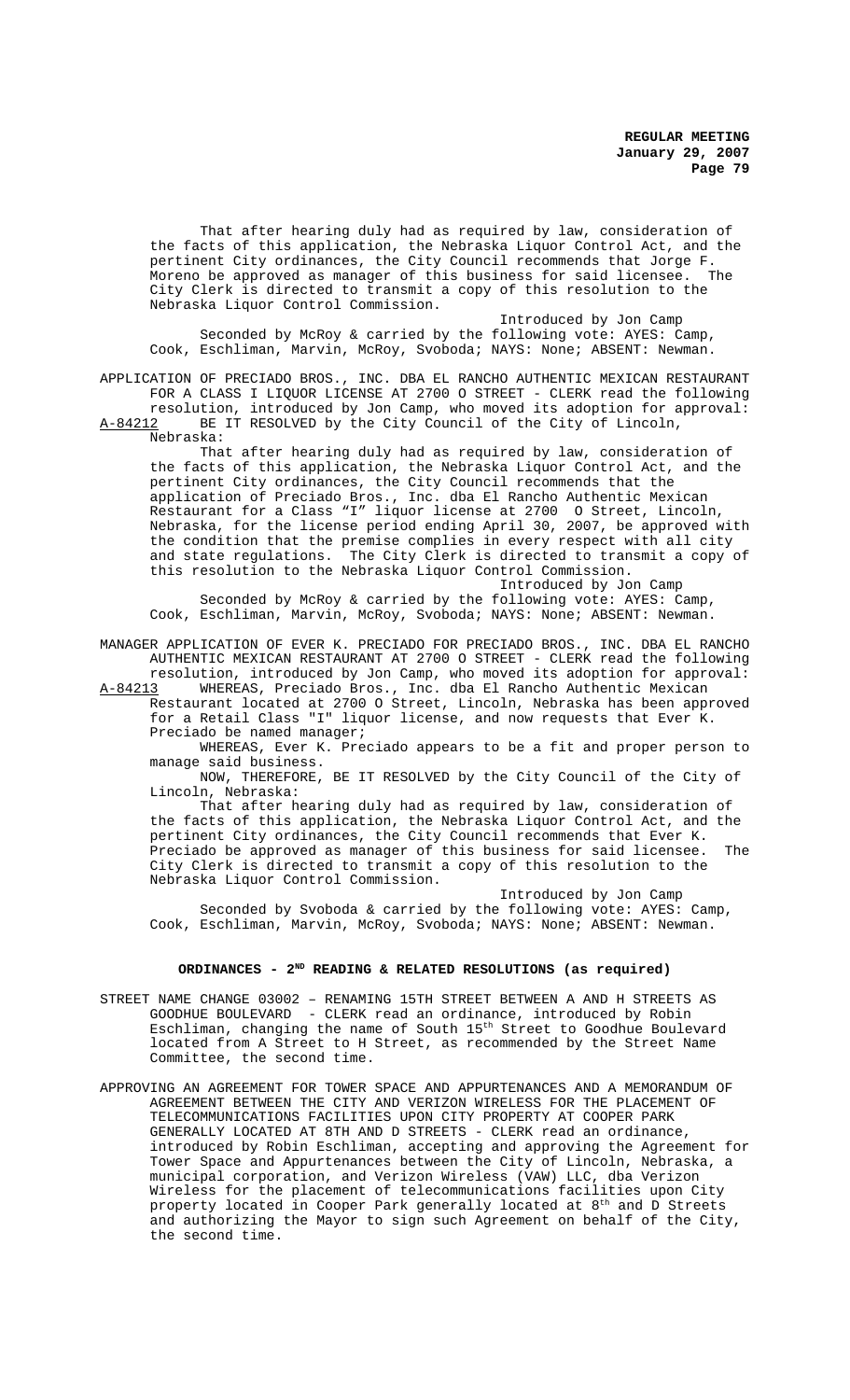- AMENDING CHAPTER 2.38 OF THE LINCOLN MUNICIPAL CODE RELATING TO STARTRAN BY ADDING A NEW SECTION NUMBERED 2.38.130 TO MAKE IT UNLAWFUL TO POSSESS FIREARMS OR DANGEROUS WEAPONS WHILE IN OR UPON ANY STARTRAN VEHICLE CLERK read an ordinance, introduced by Robin Eschliman, amending Chapter 2.38 of the Lincoln Municipal Code relating to StarTran by adding a new section numbered 2.38.130, making it unlawful to possess firearms or dangerous weapons while in or upon any StarTran vehicle, the second time.
- APPROVING THE CITY OF LINCOLN NORTH 56TH STREET & I-80 REDEVELOPMENT AGREEMENT BETWEEN HARTLAND HOMES INC., NORTH BLUFF EMPLOYMENT CENTER LLP, ROGER H. SCHWISOW, TRUSTEE, AND ELDONNA SCHWISOW, TRUSTEE, AND THE CITY OF LINCOLN, RELATING TO THE ANNEXATION OF APPROXIMATELY 400 ACRES OF PROPERTY GENERALLY LOCATED AT N. 56TH STREET AND I-80. (RELATED ITEMS: 07R-24, 07-7, 07R-26, 07R-27) (ACTION DATE: 2/5/07)- PRIOR to reading:
- COOK Moved to continue Public Hearing with action for one week to  $2/5/07$ . Seconded by Camp & carried by the following vote: AYES: Camp, Cook, Eschliman, Marvin, McRoy, Svoboda; NAYS: None; ABSENT: Newman.
- ANNEXATION 03007 AMENDING THE LINCOLN CORPORATE LIMITS MAP BY ANNEXING APPROXIMATELY 415 ACRES OF PROPERTY GENERALLY LOCATED AT N. 56TH STREET AND I-80. (RELATED ITEMS: 07R-24, 07-7, 07R-26, 07R-27)- PRIOR to reading:
- COOK Moved to continue Public Hearing with action for one week to  $2/5/07$ .

Seconded by Camp & carried by the following vote: AYES: Camp,

- Cook, Eschliman, Marvin, McRoy, Svoboda; NAYS: None; ABSENT: Newman. CLERK Read an ordinance, introduced by Robin Eschliman, annexing and including the below described land as part of the City of Lincoln, Nebraska and amending the Corporate Limits Map attached to and made a part of Ordinance No. 18208, to reflect the extension of the corporate limits boundary of the City of Lincoln, Nebraska established and shown thereon, the second time.
- APPROVING THE AGREEMENT BETWEEN ROGER SCHWISOW, TRUSTEE, ELDONNA SCHWISOW, TRUSTEE, HARTLAND HOMES, DETWEILER PROPERTIES I, AND THE CITY OF LINCOLN, RELATING TO THE REDEVELOPMENT PROJECT GENERALLY LOCATED AT N. 56TH STREET AND ALVO ROAD. (RELATED ITEMS: 07R-24, 07-7, 07R-26, 07R-27) (ACTION DATE: 2/5/07)- PRIOR to reading:
- COOK Moved to continue Public Hearing with action for one week to  $2/5/07$ . Seconded by Camp & carried by the following vote: AYES: Camp,
- Cook, Eschliman, Marvin, McRoy, Svoboda; NAYS: None; ABSENT: Newman. APPROVING THE LANDOWNER AGREEMENT NOT TO PROTEST TAX ASSESSMENTS AND TO PAY TAXES BETWEEN VARIOUS PROPERTY OWNERS AND THE CITY OF LINCOLN, RELATING
- TO THE COMMUNITY REDEVELOPMENT GENERALLY LOCATED AT N. 56TH STREET AND ARBOR ROAD. (RELATED ITEMS: 07R-24, 07-7, 07R-26, 07R-27) (ACTION DATE: 2/5/07) - PRIOR to reading: COOK Moved to continue Public Hearing with action for one week to
- 2/5/07. Seconded by Camp & carried by the following vote: AYES: Camp,

Cook, Eschliman, Marvin, McRoy, Svoboda; NAYS: None; ABSENT: Newman.

- APPROVING THE 14TH STREET AND SALTILLO ROAD CONDITIONAL ANNEXATION AND ZONING AGREEMENT BETWEEN NEBCO, INC., WESTERN HEMISPHERE HOLDING COMPANY LLC, AND THE CITY OF LINCOLN RELATING TO THE ANNEXATION OF APPROXIMATELY 81.83 ACRES OF PROPERTY GENERALLY LOCATED SOUTH OF SALTILLO ROAD BETWEEN SOUTH 14TH STREET AND SOUTH 25TH STREET. (RELATED ITEMS: 07R-29, 07R-30, 07-8, 07-9, 07-10) (ACTION DATE: 2/5/07) - PRIOR to reading:
- COOK Moved to continue Public Hearing with action for one week to  $2/5/07$ .

Seconded by McRoy & carried by the following vote: AYES: Camp, Cook, Eschliman, Marvin, McRoy, Svoboda; NAYS: None; ABSENT: Newman.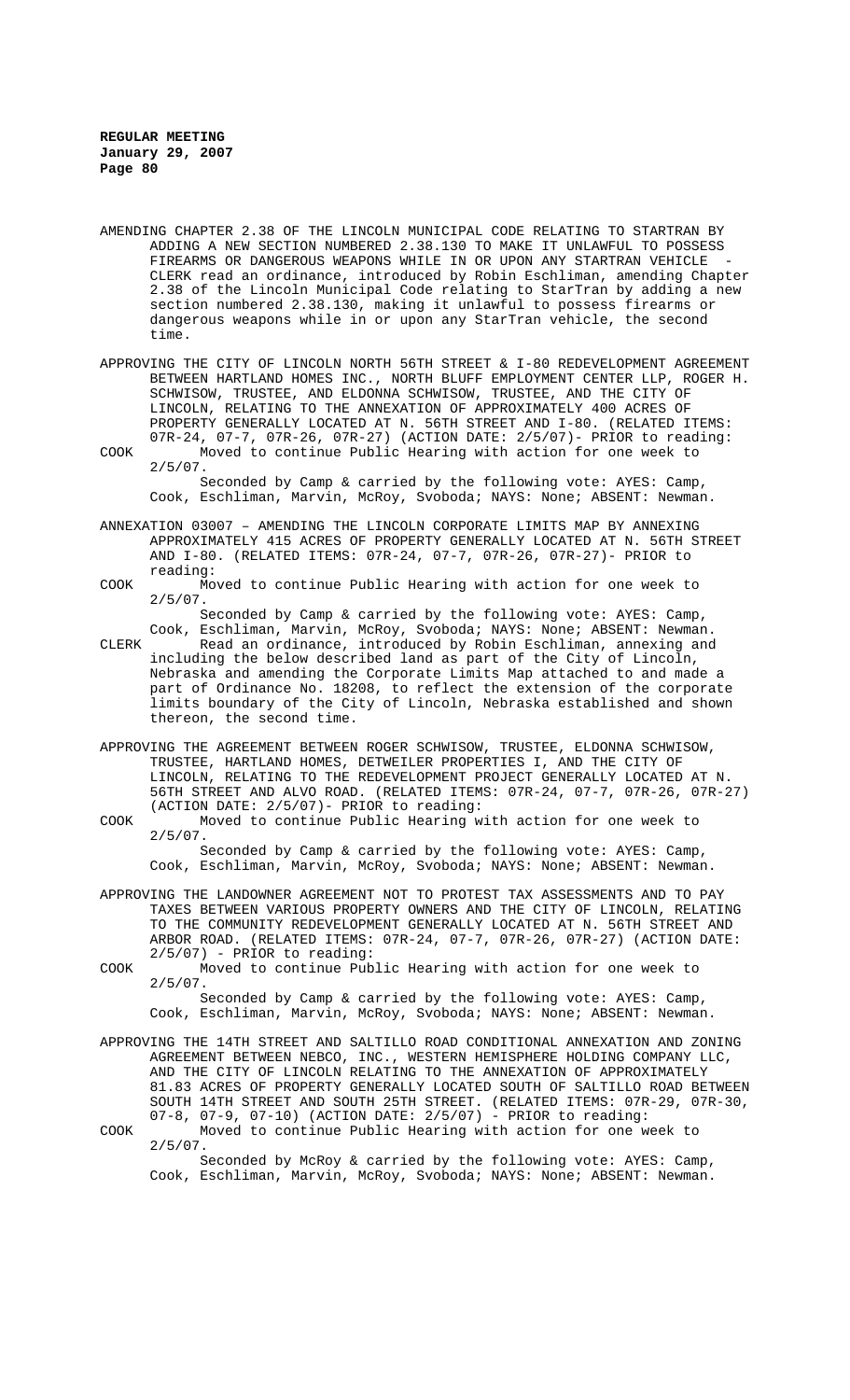APPROVING THE 25TH STREET AND SALTILLO ROAD CONDITIONAL ANNEXATION AND ZONING AGREEMENT BETWEEN GARY TEMPLETON AND ROSE TEMPLETON, CLARK E. DEVRIES AND LISA J. DEVRIES, AND THE CITY OF LINCOLN RELATING TO THE ANNEXATION OF APPROXIMATELY 7.06 ACRES OF PROPERTY GENERALLY LOCATED SOUTH OF SALTILLO ROAD BETWEEN SOUTH 25TH STREET AND THE FORMER MISSOURI PACIFIC RAILROAD RIGHT-OF-WAY. (RELATED ITEMS: 07R-29, 07R-30, 07-8, 07-9, 07- 10) (ACTION DATE: 2/5/07) - PRIOR to reading:

COOK Moved to continue Public Hearing with action for one week to 2/5/07. Seconded by McRoy & carried by the following vote: AYES: Camp, Cook, Eschliman, Marvin, McRoy, Svoboda; NAYS: None; ABSENT: Newman.

ANNEXATION 06012 – AMENDING THE LINCOLN CORPORATE LIMITS MAP BY ANNEXING APPROXIMATELY 340.45 ACRES OF PROPERTY GENERALLY LOCATED SOUTHEAST OF S. 14TH STREET AND SALTILLO ROAD AND NORTHWEST OF S. 27TH STREET AND SALTILLO ROAD. (RELATED ITEMS: 07R-29, 07R-30, 07-8, 07-9, 07-10) - PRIOR to reading:

COOK Moved to continue Public Hearing with action for one week to  $2/5/07$ .

Seconded by McRoy & carried by the following vote: AYES: Camp, Cook, Eschliman, Marvin, McRoy, Svoboda; NAYS: None; ABSENT: Newman.

CLERK Read an ordinance, introduced by Robin Eschliman, annexing and including the below described land as part of the City of Lincoln, Nebraska and amending the Corporate Limits Map attached to and made a part of Ordinance No. 18208, to reflect the extension of the corporate .<br>limits boundary of the City of Lincoln, Nebraska established and shown thereon, the second time.

- CHANGE OF ZONE 06042 APPLICATION OF WESTERN HEMISPHERE HOLDING COMPANY LLC FOR A CHANGE OF ZONE FROM AG AGRICULTURAL DISTRICT TO I-1 INDUSTRIAL DISTRICT ON PROPERTY GENERALLY LOCATED AT S. 25TH STREET AND SALTILLO ROAD. (RELATED ITEMS: 07R-29, 07R-30, 07-8, 07-9, 07-10) - PRIOR to reading:
- COOK Moved to continue Public Hearing with action for one week to 2/5/07.

Seconded by McRoy & carried by the following vote: AYES: Camp, Cook, Eschliman, Marvin, McRoy, Svoboda; NAYS: None; ABSENT: Newman.

CLERK Read an ordinance, introduced by Robin Eschliman, amending the Lincoln Zoning District Maps attached to and made a part of Title 27 of the Lincoln Municipal Code, as provided by Section 27.05.020 of the Lincoln Municipal Code, by changing the boundaries of the districts established and shown thereon, the second time.

CHANGE OF ZONE 06043 – APPLICATION OF NEBCO, INC. FOR A CHANGE OF ZONE FROM AG AGRICULTURAL DISTRICT TO I-1 INDUSTRIAL DISTRICT ON PROPERTY GENERALLY LOCATED AT S. 14TH STREET AND SALTILLO ROAD.(RELATED ITEMS: 07R-29, 07R-30, 07-8, 07-9, 07-10) - PRIOR to reading:

COOK Moved to continue Public Hearing with action for one week to  $2/5/07$ .

Seconded by McRoy & carried by the following vote: AYES: Camp, Cook, Eschliman, Marvin, McRoy, Svoboda; NAYS: None; ABSENT: Newman. CLERK Read an ordinance, introduced by Robin Eschliman, amending the Lincoln Zoning District Maps attached to and made a part of Title 27 of the Lincoln Municipal Code, as provided by Section 27.05.020 of the Lincoln Municipal Code, by changing the boundaries of the districts established and shown thereon, the second time.

- APPROVING THE PRAIRIE VILLAGE NORTH CONDITIONAL ANNEXATION AND ZONING AGREEMENT BETWEEN DUBOIS LAND LLC, PRAIRIE VILLAGE NORTH, LLC, PRAIRIE HOME BUILDERS, INC., RYLAND GROUP, LLC, AND NORTH 47 GROUP, LLC AND THE CITY OF LINCOLN, RELATING TO THE ANNEXATION OF APPROXIMATELY 23.34 ACRES OF PROPERTY GENERALLY LOCATED NORTHEAST OF THE INTERSECTION OF N. 84TH STREET AND ADAMS STREET. (RELATED ITEMS: 07R-21, 07-15, 07-16) (ACTION DATE: 2/5/07).
- ANNEXATION 06021 AMENDING THE LINCOLN CORPORATE LIMITS MAP BY ANNEXING APPROXIMATELY 23.34 ACRES OF PROPERTY GENERALLY LOCATED ON THE EAST SIDE OF NORTH 84TH STREET, NORTH OF ADAMS STREET.(RELATED ITEMS: 07R-21, 07- 15, 07-16) - CLERK read an ordinance, introduced by Robin Eschliman, annexing and including the below described land as part of the City of Lincoln, Nebraska and amending the Corporate Limits Map attached to and made a part of Ordinance No. 18208, to reflect the extension of the corporate limits boundary of the City of Lincoln, Nebraska established and shown thereon, the second time.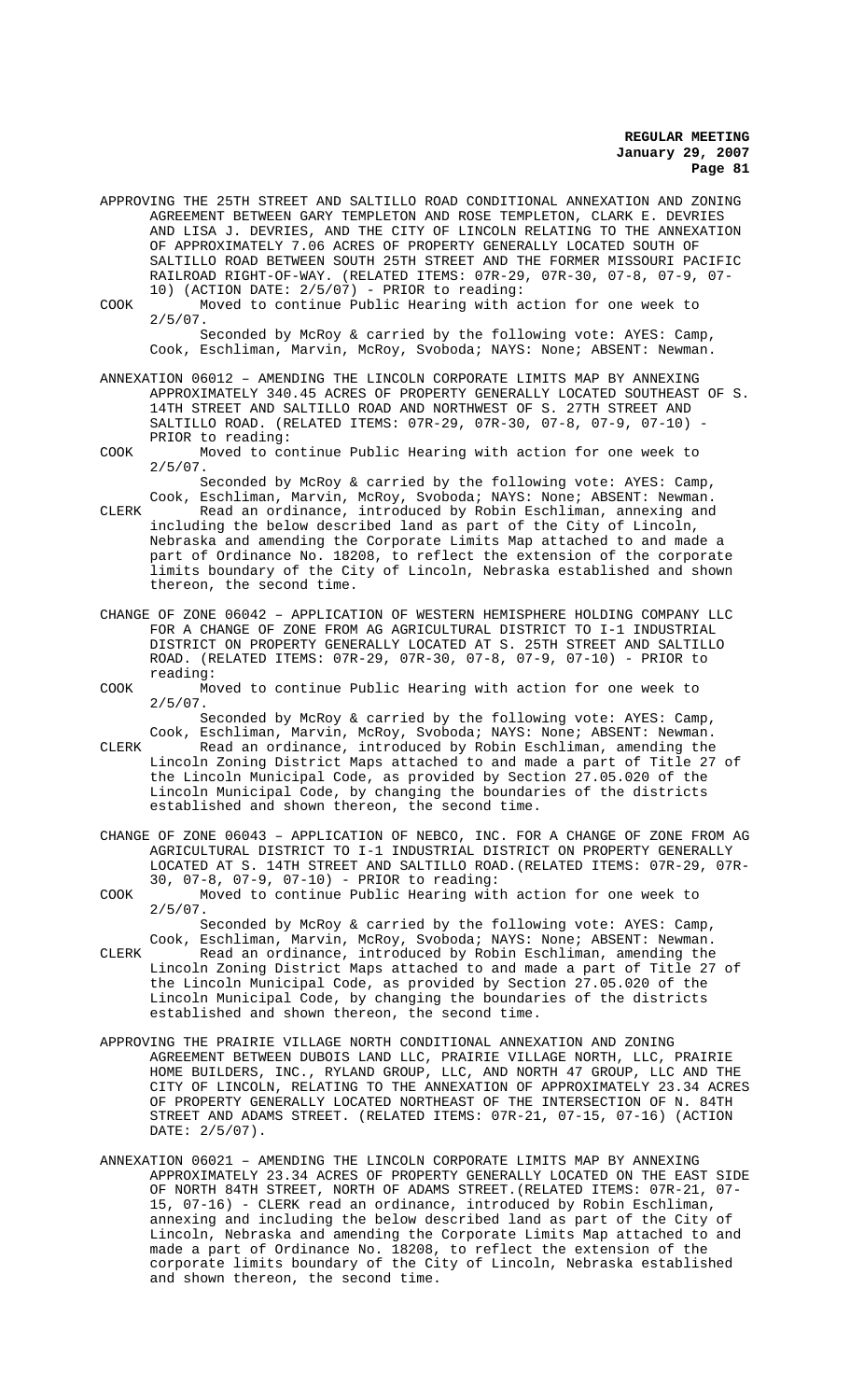CHANGE OF ZONE 05054A – APPLICATION OF PRAIRIE HOME BUILDERS INC. TO AMEND PRAIRIE VILLAGE NORTH PLANNED UNIT DEVELOPMENT FOR A CHANGE OF ZONE FROM AG AGRICULTURAL DISTRICT TO R-3 AND R-5 RESIDENTIAL DISTRICTS, FROM R-3 AND R-5 RESIDENTIAL DISTRICTS AND O-3 OFFICE PARK DISTRICT TO B-2 PLANNED NEIGHBORHOOD BUSINESS DISTRICT, AND FROM B-2 PLANNED NEIGHBORHOOD BUSINESS DISTRICT TO O-3 OFFICE PARK DISTRICT, ON PROPERTY LEGALLY DESCRIBED AS LOTS 28, 29, 35, 36, AND 41 I.T. AND A PORTION OF LOTS 23, 42, AND 43 I.T. ALL LOCATED IN SECTION 11-10-7, AND OUTLOT C, PRAIRIE VILLAGE ADDITION, ALL OF LOTS 106 AND 107 I.T., AND A PORTION OF LOT 96 I.T., ALL LOCATED IN THE NORTHWEST QUARTER OF SECTION 14-10-7, LANCASTER COUNTY, NEBRASKA, GENERALLY LOCATED AT N. 84TH STREET AND ADAMS STREET; FOR A PLANNED UNIT DEVELOPMENT DISTRICT DESIGNATION OF SAID PROPERTY; AND FOR APPROVAL OF A DEVELOPMENT PLAN WHICH PROPOSES MODIFICATIONS TO THE ZONING ORDINANCE AND LAND SUBDIVISION ORDINANCE TO ALLOW A MAXIMUM OF 1,063 DWELLING UNITS AND 600,000 SQUARE FEET OF COMMERCIAL FLOOR AREA NORTH OF ADAMS STREET AND 285,000 SQUARE FEET OF COMMERCIAL FLOOR AREA SOUTH OF ADAMS STREET. (RELATED ITEMS: 07R-21, 07- 15, 07-16) - CLERK read an ordinance, introduced by Robin Eschliman, amending the City of Lincoln Zoning District Maps attached to and made a part of Title 27 or the Lincoln Municipal Code, changing the boundaries of the districts established and shown on said City of Lincoln Zoning District Maps as provided in Section 27.05.020 of the Lincoln Municipal Code and approving the designation of the area hereinafter described as a planned unit development, the second time.

#### **RESOLUTIONS**

APPEAL OF JULIE SHIPMAN BURNS FROM THE PLANNING COMMISSION APPROVAL OF SPECIAL PERMIT 06062 FOR AUTHORITY TO OPERATE SAND, GRAVEL AND SOIL EXCAVATION ON PROPERTY GENERALLY LOCATED ONE-QUARTER MILE EAST OF NORTH 56TH STREET/HIGHWAY 77 BETWEEN WAVERLY ROAD AND MILL ROAD. (12/11/06 PUBLIC HEARING & ACTION CON'T. TO 1/29/07)- PRIOR to reading:<br>ESCHLIMAN Moved to delay action on Bill No. 06R-231 for one week Moved to delay action on Bill No. 06R-231 for one week to 2/5/07. Seconded by Camp & carried by the following vote: AYES: Camp, Cook, Eschliman, Marvin, McRoy, Svoboda; NAYS: None; ABSENT: Newman.

DECLARING THE OFFICIAL INTENT OF THE CITY OF LINCOLN TO REIMBURSE CERTAIN EXPENSES IN CONNECTION WITH THE ACQUISITION, PURCHASE AND INSTALLATION OF LIGHT POLES FROM THE PROCEEDS OF CITY OF LINCOLN, NEBRASKA CERTIFICATES OF PARTICIPATION- CLERK read the following resolution, introduced by Annette McRoy, who moved its adoption:

A-84214 A RESOLUTION DECLARING THE OFFICIAL INTENT OF THE CITY OF LINCOLN, NEBRASKA TO REIMBURSE CERTAIN EXPENSES IN CONNECTION WITH THE ACQUISITION, PURCHASE AND INSTALLATION OF LIGHT POLES AND RELATED EQUIPMENT FROM THE PROCEEDS OF CITY OF LINCOLN, NEBRASKA CERTIFICATES OF PARTICIPATION

BE IT RESOLVED by the Council (the Council) of the City of Lincoln, Nebraska (the City) as follows:

Section 1. Findings.

(a) The City has begun the acquisition and installation of light poles and related equipment (the Project) in the current fiscal year for the lighting of streets to provide for the health, safety and welfare of its residents.

(b) Pursuant to Section 15-201.02, Reissue Revised Statutes of Nebraska, as amended (Section 15-201.02), the City is authorized to enter into installment contracts for the purchase of personal property, which contracts need not be restricted to a single year and may provide for the purchase of the property in installment payments to be paid over more than one fiscal year.<br>(c) The City anticipates entering into a lease-purchase

The City anticipates entering into a lease-purchase agreement (the Lease Agreement) pursuant to its authority under Section 15-201.02 in connection with the Project to finance all or a portion of the costs of the Project through issuance, sale and delivery of not to exceed One Million Dollars (\$1,000,000) in aggregate principal amount of Certificates of Participation in the Lease Agreement (the "COPs)<br>(d) The City a

The City anticipates incurring a portion of the costs of the Project prior to the issuance of the COPs and desires to preserve its ability to reimburse such costs under the provisions of the Internal Revenue Code of 1986, as amended (the "Code), and the applicable regulations thereunder (the Regulations).

(e) The Regulations govern the Citys use of proceeds derived from the sale of the COPs to reimburse original expenditures made by the City prior to the authorization of the COPs. Specifically, the Code requires the City to declare its official intent to reimburse original expenditures made in furtherance of the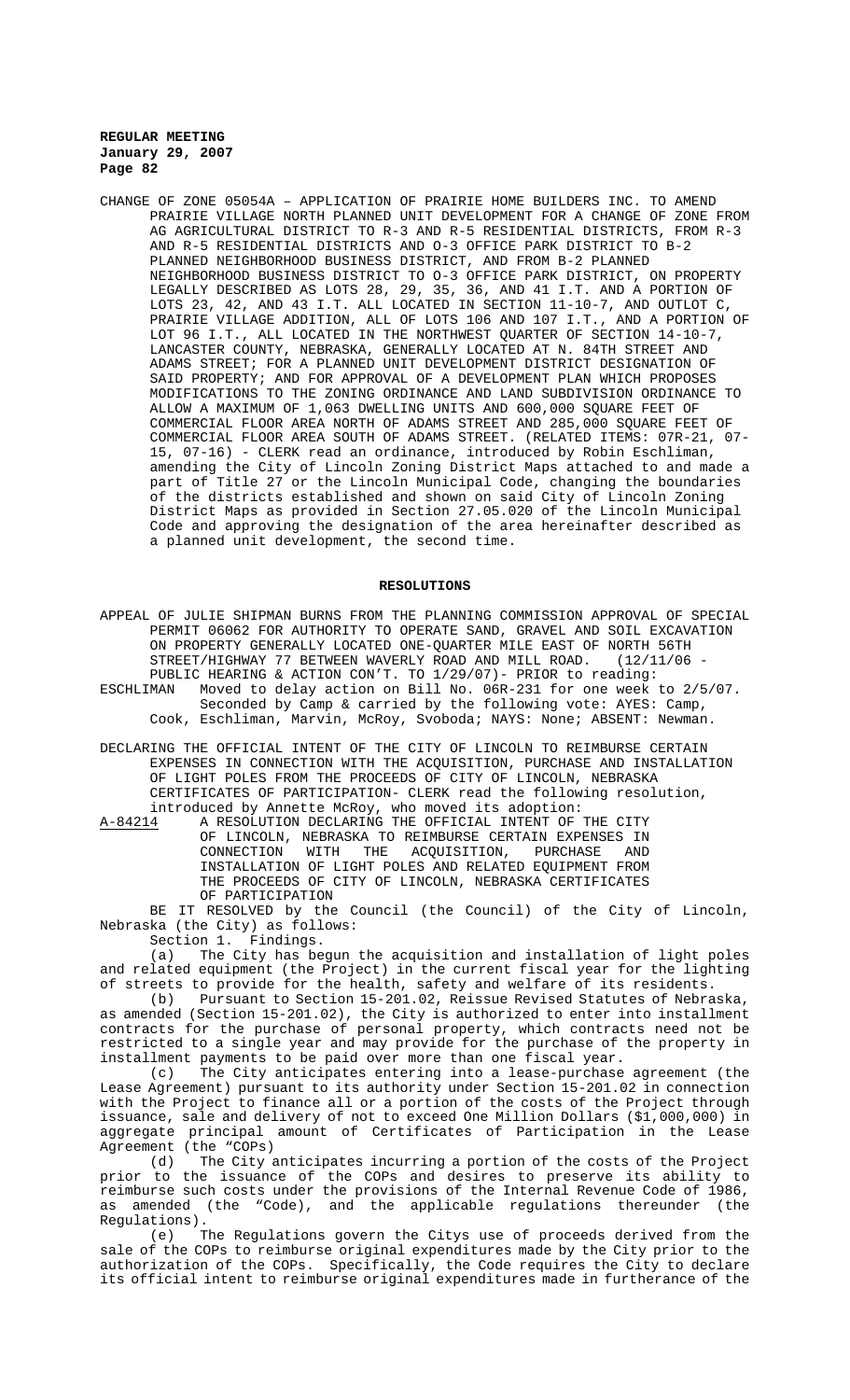Project not later than 60 days after payment of such original expenditures. The Code requires that tax-exempt obligations be issued, and a reimbursement allocation be made, from the proceeds of those obligations within 18-months after the later of the date the original expenditure is paid or the Project is placed in service or abandoned, but in no event more than three (3) years after the date the expenditure is paid.

(f) It is necessary, desirable, advisable and in the best interests of the City that the requirements of the Regulations be satisfied to preserve the ability of the City to reimburse costs of the Project made by the City from and after the date of the passage and adoption of this resolution from the proceeds of the COPs.

Section 2. Declaration of Intent and Related Matters.

(a) In accordance with the provisions of this Resolution and Section 1.150-2 of the Regulations, the Council hereby declares the official intent of the City to reimburse all or part of the costs of the Project through the execution and delivery of the Lease Agreement and the issuance of the COPs in connection therewith, the interest portion of which will be excludable from gross income for federal income tax purposes under Section 103 of the Internal Revenue Code of 1986, as amended. Prior to the execution and delivery of the Lease Agreement and the issuance of the COPs, the City is authorized to advance moneys in an amount not to exceed \$1,000,000 for the purposes hereinbefore described.

(b) Except for (i) expenditures to be paid or reimbursed from sources other than the COPs, (ii) de minimus expenditures defined under Section 1.150- 2(f)(1) of the Regulations, and (iii) preliminary expenditures defined under Section 1.150-2(f)(2) of the Regulations, no expenditures made in furtherance of the Project have been paid by the City more than 60 days prior to the adoption of this resolution.

(c) Payments under the Lease Agreement constituting debt service on the COPs will be paid from the Citys General Fund.

(d) The COPs will be issued in the amount, and upon the terms and conditions agreed to between or among the City, the lessor under the Lease Agreement and the purchaser(s) of the COPs, as authorized by the Council at a meeting held for such purpose.

(e) As of the date of this resolution, there are no funds of the City reserved, allocated on a long-term basis or otherwise set aside (or reasonably expected to be reserved, allocated on a long-term basis or otherwise set aside) to provide permanent financing for the expenditures related to the Project, other than the contemplated issuance of the COPs.

Section 3. Authorizations.

(a) The Finance Director and the City Controller (each an Authorized Officer) are hereby authorized to take any further action that is necessary to preserve the ability of the City to reimburse original expenditures made in furtherance of the Project from and after the date of the passage and adoption of this resolution from the proceeds of the COPs.

(b) The Authorized Officers be, and each of them hereby is, authorized to execute on behalf of the City and to deliver any and all other instruments and documents including, but not limited to, such certificates or instruments as may be required under the terms of this Resolution necessary to be executed and delivered in connection with this Resolution and the approvals made hereby.

(c) An Authorized Officer shall be responsible for making the reimbursement allocations described in Section 1.150-2 of the Regulations by transferring the appropriate amount of COPs proceeds to the City accounts used to temporarily finance some or all of the Project. Each allocation must be evidenced by an entry on the official books of the City maintained for the Project and must specifically identify the original expenditure being reimbursed.

Section 4. Ratification. All acts and deeds heretofore done by any officer, employee or agent of the City, on behalf of the City, to preserve the Citys ability to reimburse expenditures made in furtherance of the Project with the proceeds of the COPs are hereby ratified, confirmed and approved.

Section 5. Effective Dates. This resolution will be in full force and effect from and after its passage and adoption by the Council.

Section 6. Conflicting Resolutions Repealed. All resolutions of the Council, or parts thereof, in conflict with the provisions of this resolution are, to the extent of such conflict, hereby repealed.

Introduced by Annette McRoy

Seconded by Camp & carried by the following vote: AYES: Camp, Cook, Eschliman, Marvin, McRoy, Svoboda; NAYS: None; ABSENT: Newman.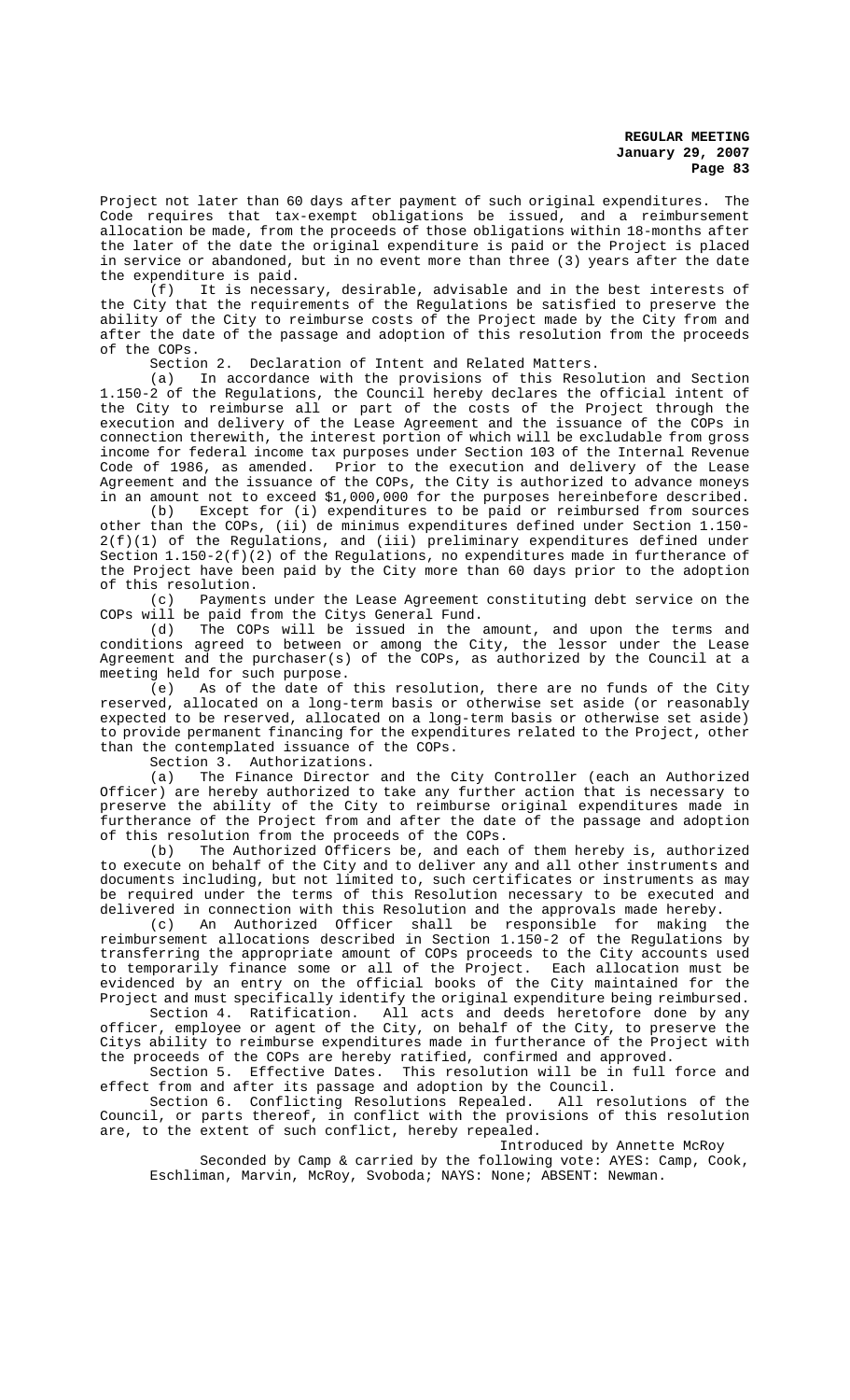APPROVING A TWO-YEAR CONTRACT BETWEEN THE NEBRASKA DEPARTMENT OF HEALTH AND HUMAN SERVICES FINANCE AND SUPPORT SYSTEM AND THE LINCOLN-LANCASTER COUNTY HEALTH DEPARTMENT FOR THE MEDICAID ACCESS TO CARE PROGRAM- CLERK read the following resolution, introduced by Robin Eschliman, who moved its adoption:<br><u>A-84215</u> BE

BE IT RESOLVED by the City Council of the City of Lincoln, Nebraska:

That the attached Agreement between the Nebraska Department of Health and Human Services Finance and Support System and the Lincoln-Lancaster County Health Department for the Medicaid Access to Care Program, in accordance with the terms and conditions contained in said Agreement, is hereby approved and the Mayor is authorized to execute the same on behalf of the City of Lincoln. The term of this Agreement is two years with the option of two one-year renewals.

The City Clerk is directed to return the executed copies of the Agreement to Bruce Dart, Lincoln-Lancaster County Health Department, for transmittal and execution by the Nebraska Department of Health and Human Services.

Introduced by Robin Eschliman

Seconded by McRoy & carried by the following vote: AYES: Camp, Cook, Eschliman, Marvin, McRoy, Svoboda; NAYS: None; ABSENT: Newman.

ACCEPTING THE REPORT OF NEW AND PENDING CLAIMS AGAINST THE CITY AND APPROVING DISPOSITION OF CLAIMS SET FORTH FOR THE PERIOD OF JANUARY 1 - 15, 2007-

CLERK Read the following resolution, introduced by Robin Eschliman, who<br>moved its adoption: its adoption:

A-84216 BE IT RESOLVED by the City Council of the City of Lincoln, Nebraska:

That the claims listed in the attached report, marked as Exhibit "A", dated January 16, 2007, of various new and pending tort claims filed against the City of Lincoln with the Office of the City Attorney or the Office of the City Clerk, as well as claims which have been disposed of, are hereby received as required by Neb. Rev. Stat. § 13-905 (Reissue 1997). The dispositions of claims by the Office of the City Attorney, as shown by the attached report, are hereby approved:

| DENIED                        |            |                                       | ALLOWED OR SETTLED |
|-------------------------------|------------|---------------------------------------|--------------------|
| Cynthia Gibson                | NAS*       | Travis Sedersten                      | \$99.00            |
| Ross Kaiser & Amber Kaiser \$ | 905.56     | Larry Jones                           | 238.08             |
| Ismael Cuevas                 | NAS*       | John Oder                             | 523.84             |
| John Ladd                     | 900,000.00 | Dean Hillhouse/Dean's Radiator 958.00 |                    |
| Don Rutt                      | NAS*       |                                       |                    |
| Ted Schultz                   | 15.00      |                                       |                    |
| Abdul Al-muqotir              | 956.28     |                                       |                    |
|                               |            |                                       |                    |

\* No Amount Specified

The City Attorney is hereby directed to mail to the various claimants listed herein a copy of this resolution which shows the final disposition of their claim.

Introduced by Robin Eschliman

Seconded by McRoy & carried by the following vote: AYES: Camp, Cook, Eschliman, Marvin, McRoy, Svoboda; NAYS: None; ABSENT: Newman.

DECLARING APPROXIMATELY 25 ACRES GENERALLY LOCATED WEST OF N.W. 48TH STREET AND SOUTH OF THE FUTURE WEST CUMING STREET AS SURPLUS PROPERTY - PRIOR to reading:

MCROY Moved to waive the rules to change the order of business to vote this item prior to Item #24.

Seconded by Svoboda & carried by the following vote: AYES: Camp, Cook, Eschliman, Marvin, McRoy, Svoboda; NAYS: None; ABSENT: Newman.

CLERK Read an ordinance, introduced by Jonathan Cook, declaring the Cityowned property generally located at west of N.W.  $48^{\text{th}}$  Street and south of the future West Cuming Street as surplus and authorizing the sale thereof, the third time.

COOK Moved to pass the ordinance as read.

Seconded by Svoboda & carried by the following vote: AYES: Camp, Cook, Eschliman, Marvin, McRoy, Svoboda; NAYS: None; ABSENT: Newman.

The ordinance, being numbered **#18874**, is recorded in Ordinance Book #25, Page

APPROVING AN AGREEMENT BETWEEN THE LINCOLN AIRPORT AUTHORITY, LINCOLN PUBLIC SCHOOLS AND THE CITY OF LINCOLN TO CONVEY, TRANSFER AND DEVELOP CERTAIN PROPERTY GENERALLY LOCATED AT N.W. 48TH STREET AND WEST CUMINGS FOR THE VARIOUS PUBLIC AGENCIES' PURPOSES - PRIOR to reading:

MCROY Moved to waive the rules to change the order of business to vote Bill No. 07-5 prior to this item.

Seconded by Svoboda & carried by the following vote: AYES: Camp, Cook, Eschliman, Marvin, McRoy, Svoboda; NAYS: None; ABSENT: Newman.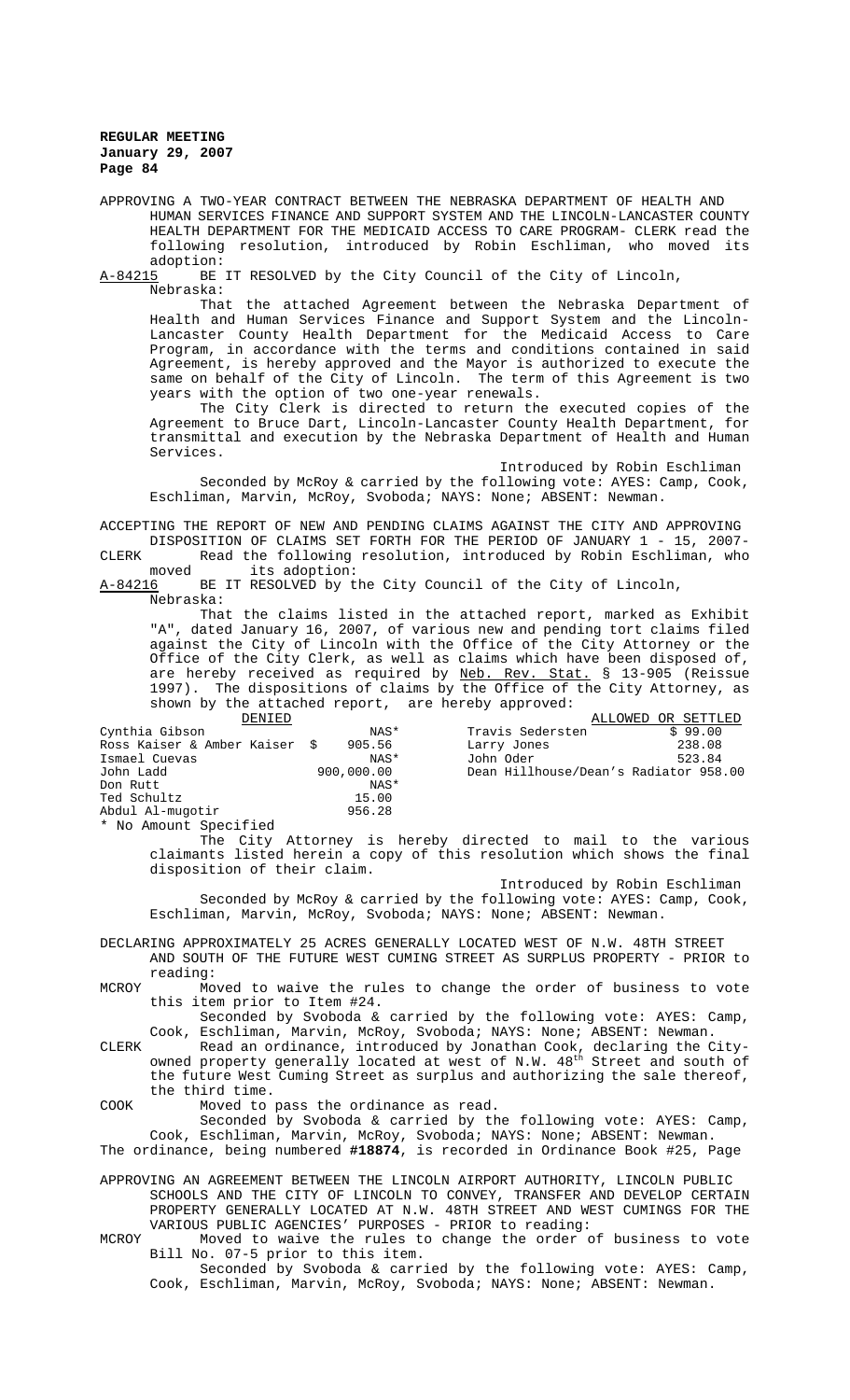CLERK Read the following resolution, introduced by Robin Eschliman, who moved its adoption:

A-84217 WHEREAS, the City of Lincoln conveyed, transferred and assigned to the Airport Authority of the City of Lincoln, a body politic and corporation, (hereinafter "Authority") pursuant to Resolution No. A46618, passed by the City Council of the City on May 11, 1959, certain property legally described as a portion of Lot 17, Irregular Tracts in the Southwest Quarter of Section 6, Township 10 North, Range 6 East of the 6th P.M., Lincoln, Lancaster County, Nebraska, excluding 20.35 acres, more or less, conveyed to the Housing Authority of the City of Lincoln by Deed No. 1994 021468 filed in the office of the Register of Deeds of Lancaster County, Nebraska, on March 24, 1994. Said property comprises 71.73 acres, more or less; and

WHEREAS, Lancaster County School District 001, a governmental entity, (hereinafter "LPS") wishes to acquire a site for a new school in the vicinity of Northwest 48th Street and West Cuming and the Authority is agreeable to transferring a portion of the above described property to LPS for use as a school site, with the concurrence of the City; and

WHEREAS, the Authority may, pursuant to Neb. Rev. Stat. § 3-503(5) (2004 Cum. Supp.) surrender its use and occupancy of real property, which is no longer required for its corporate purposes to the City, but pursuant to restrictions on the diversion of Airport revenue contained in the "Policy and Procedures Concerning the Use of Airport Revenue" promulgated by the Department of Transportation Federal Aviation Administration [Policy 4910 13], proceeds from the sale, lease, or other disposal of Airport property are considered Airport revenue and must be retained for payment of capital or operating costs of the Airport, the local Airport system, or other local facilities owned or operated by the Airport owner or operator; and

WHEREAS, the Authority also wishes to clarify future use of the remaining portions of said Lot 17 in anticipation of future development in the immediate vicinity of the proposed school site.

NOW, THEREFORE, BE IT RESOLVED by the City Council of the City of Lincoln, Nebraska:

That the Agreement between the City of Lincoln, Nebraska, a municipal corporation, and the Airport Authority of the City of Lincoln and Lancaster County School District 001, a governmental entity, attached hereto as Exhibit "A" is hereby approved and the Mayor is authorized to execute such agreement on behalf of the City.

The City Clerk is directed to return two fully executed copies of said Agreement to Stephen Henrichsen, Planning Department, for execution by the parties.

Introduced by Robin Eschliman Seconded by Svoboda & carried by the following vote: AYES: Camp, Cook, Eschliman, Marvin, McRoy, Svoboda; NAYS: None; ABSENT: Newman.

APPROVING A TEMPORARY EARLY RETIREMENT INCENTIVE PROGRAM AND ESTABLISHING

ELIGIBILITY REQUIREMENTS, ENROLLMENT PERIOD, REQUIRED RETIREMENT DATE AND INCENTIVE AMOUNTS - PRIOR to reading:

CAMP Moved to continue Public Hearing with action for one week to 2/5/07. Seconded by McRoy & carried by the following vote: AYES: Camp, Cook, Eschliman, Marvin, McRoy, Svoboda; NAYS: None; ABSENT: Newman.

# **PETITIONS & COMMUNICATIONS**

SETTING THE HEARING DATE OF MONDAY, FEBRUARY 12, 2007 AT 1:30 P.M. FOR THE APPLICATION OF GRATA, LLC DBA GRATA FOR A CLASS C LIQUOR LICENSE LOCATED AT 2755 JAMIE LANE, SUITE 1516 - CLERK read the following resolution, introduced by Annette McRoy, who moved its adoption:

A-84218 BE IT RESOLVED by the City Council, of the City of Lincoln, that a hearing date is hereby set for Mon., February 12, 2007 at 1:30 p.m. or as soon thereafter as possible in the City Council Chambers, County-City Building, 555 S. 10<sup>th</sup> St., Lincoln, NE, for Application of Grata, LLC dba Grata for a Class C liquor license located at 2755 Jamie Lane, Suite 1516. If the Police Dept. is unable to complete the investigation by said time, a new hearing date will be set.

Introduced by Annette McRoy Seconded by Eschliman & carried by the following vote: AYES: Camp, Cook, Eschliman, Marvin, McRoy, Svoboda; NAYS: None; ABSENT: Newman.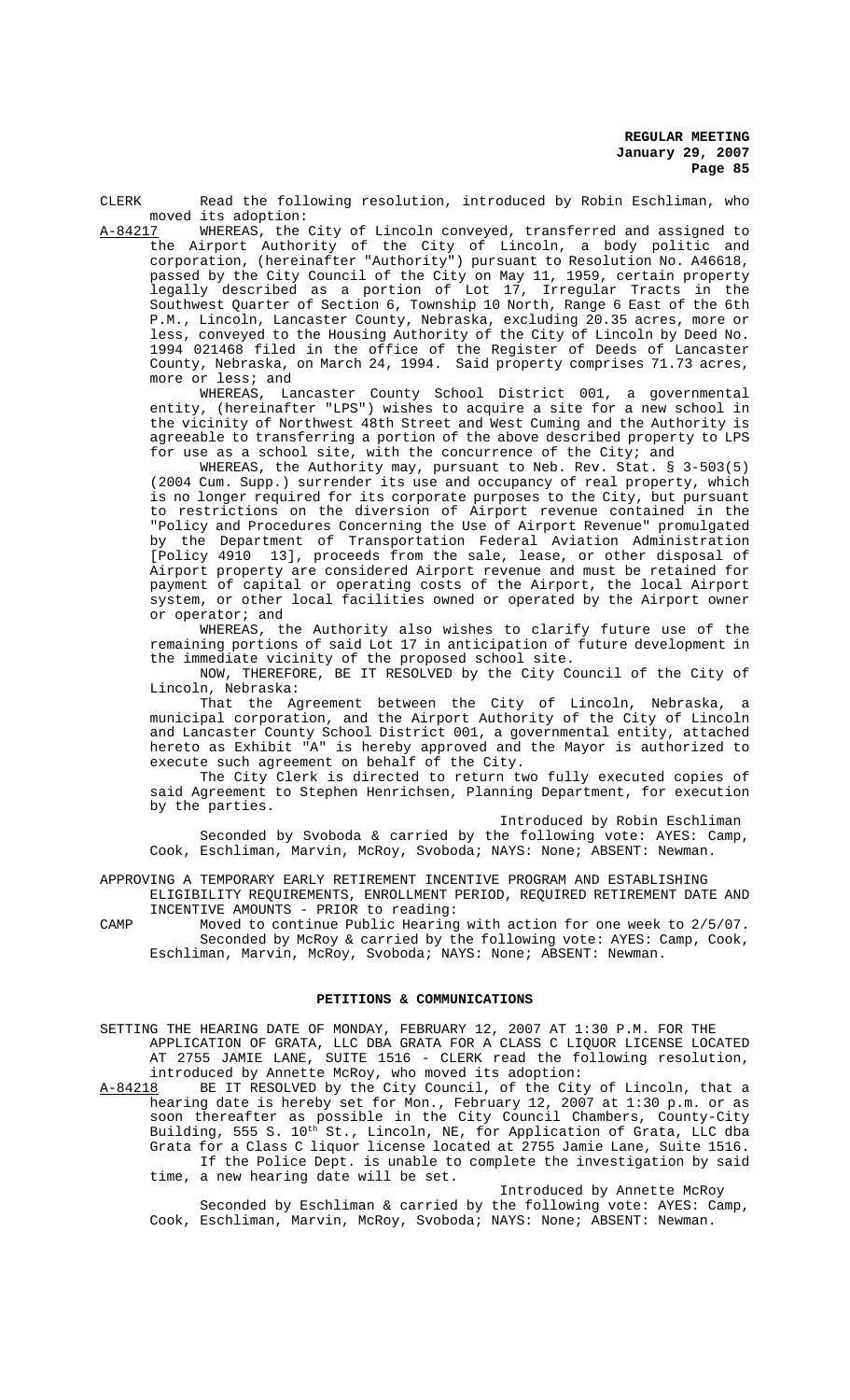SETTING THE HEARING DATE OF MONDAY, FEBRUARY 12, 2007 AT 1:30 P.M. FOR THE APPLICATION OF ROBIN, INC. DA ROC'S STOP & SHOP FOR A CLASS D LIQUOR LICENSE LOCATED AT 5757 S.  $85^\mathrm{TH}$  STREET- CLERK read the following resolution, introduced by Annette McRoy, who moved its adoption:

A-84219 BE IT RESOLVED by the City Council, of the City of Lincoln, that a hearing date is hereby set for Mon., February 12, 2007 at 1:30 p.m. or as soon thereafter as possible in the City Council Chambers, County-City Building, 555 S. 10<sup>th</sup> St., Lincoln, NE, for Application of Robin, Inc. dba ROC's Stop & Shop for a Class D liquor license located at 5757 S.  $85^{\rm th}$ Street.

If the Police Dept. is unable to complete the investigation by said time, a new hearing date will be set.

Introduced by Annette McRoy Seconded by Eschliman & carried by the following vote: AYES: Camp, Cook, Eschliman, Marvin, McRoy, Svoboda; NAYS: None; ABSENT: Newman.

#### **MISCELLANEOUS REFERRALS**

APPROVING THE DISTRIBUTION OF FUNDS REPRESENTING INTEREST EARNINGS ON SHORT-TERM INVESTMENTS OF IDLE FUNDS DURING THE MONTH ENDED DECEMBER 31, 2006- CLERK read the following resolution, introduced by Annette McRoy, who moved its adoption:<br>A-84221 BE IT RESOLVE

BE IT RESOLVED by the City Council of the City of Lincoln, Nebraska:

That during the month ended December 31, 2006, \$358,944.03 was earned from the investments of "IDLE FUNDS". The same is hereby distributed to the various funds on a pro-rata basis using he balance of each fund and allocating a portion of the interest on the ratio that such balance bears to the total of all fund balances.

Introduced by Annette McRoy Seconded by Eschliman & carried by the following vote: AYES: Camp, Cook, Eschliman, Marvin, McRoy, Svoboda; NAYS: None; ABSENT: Newman.

INFORMAL PETITION FOR AN ALLEY RE-PAVING DISTRICT BE CREATED FOR THE ALLEY BOUND BY O AND P STREETS AND 17<sup>TH</sup> AND 18<sup>TH</sup> STREET BY MIKE SCHAFER - CLERK presented said petition which was referred to the Public Works & Utilities Department.

SETTING THE HEARING DATE OF MONDAY, FEBRUARY 12, 2007 AT 1:30 P.M. FOR THE MANAGER APPLICATION OF BARNEY COSNER FOR NEBRASKA STATE BOARD OF AG DBA NEBRASKA STATE FAIR LOCATED AT 1800 STATE FAIR PARK - CLERK read the following resolution, introduced by Annette McRoy, who moved its adoption:<br>A-84220 BE IT RESOLVED by the City Council, of the City of Lincoln, that a

A-84220 BE IT RESOLVED by the City Council, of the City of Lincoln, that a hearing date is hereby set for Mon., February 12, 2007 at 1:30 p.m. or as soon thereafter as possible in the City Council Chambers, County-City Building, 555 S. 10th St., Lincoln, NE, for Manager Application of Barney L. Cosner for Nebraska State Board of Ag dba Nebraska State Fair located at 1800 State Fair Park Dr.

If the Police Dept. is unable to complete the investigation by said time, a new hearing date will be set.

Introduced by Annette McRoy Seconded by Eschliman & carried by the following vote: AYES: Camp, Cook, Eschliman, Marvin, McRoy, Svoboda; NAYS: None; ABSENT: Newman.

### **REPORTS OF CITY OFFICERS**

REPORT FROM CITY TREASURER OF CITY CASH ON HAND AT THE CLOSE OF BUSINESS DECEMBER 31, 2006 - CLERK presented said report which was placed on file in the Office of the City Clerk.

#### ORDINANCES - 1<sup>st</sup> READING & RELATED RESOLUTIONS

AMENDING THE PAY SCHEDULE FOR CERTAIN EMPLOYEE GROUPS BY CHANGING THE TITLE OF POLICE PROPERTY AND EVIDENCE SUPERVISOR TO POLICE PROPERTY AND EVIDENCE MANAGER - CLERK read an ordinance, introduced by Annette McRoy, amending Section 1 of Ordinance No. 18780 passed August 14, 2006, relating to the pay schedules of employees whose classifications are assigned to the pay range which is prefixed by the letter "C" by amending the job classification title of "Police Property and Evidence Supervisor" to "Police Property and Evidence Manager", the first time.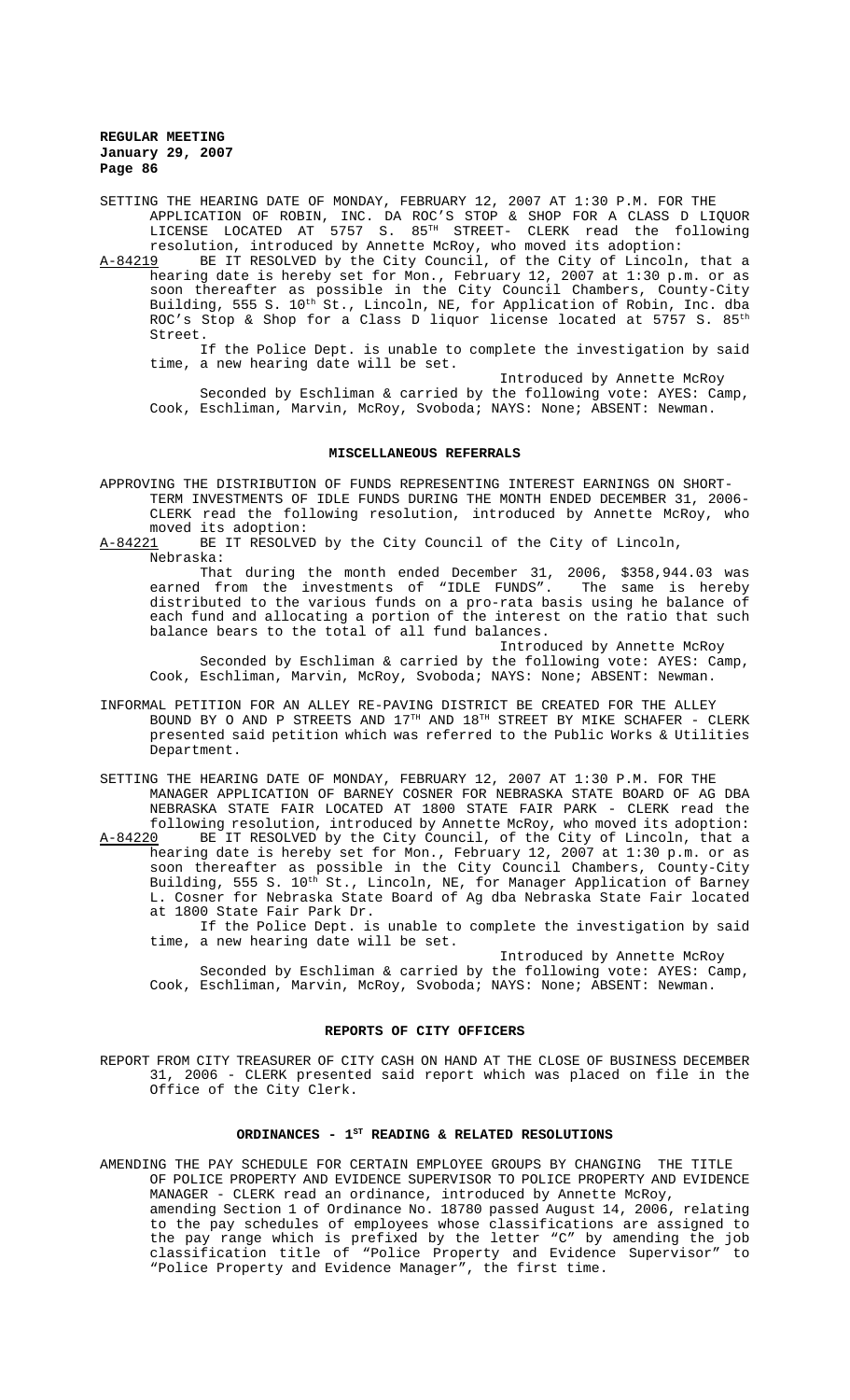AMENDING CHAPTER 24.12 OF THE LINCOLN MUNICIPAL CODE RELATING TO THE LINCOLN PLUMBING CODE BY ADDING A NEW SECTION 24.12.062 TO AMEND SECTION 220.0 OF THE UNIFORM PLUMBING CODE TO ADD A DEFINITION FOR RAIN SENSOR; AMENDING SECTION 24.12.160 TO AMEND SECTION 603.4.6 OF THE UNIFORM PLUMBING CODE, PROTECTION FROM LAWN SPRINKLER AND IRRIGATION SYSTEMS, TO REQUIRE THE PLANS ACCOMPANYING AN APPLICATION FOR A PERMIT FOR THE INSTALLATION OF ANY UNDERGROUND IRRIGATION SYSTEM SHOW THE INCLUSION OF A RAIN SENSOR - CLERK read an ordinance, introduced by Annette McRoy, amending Chapter 24.12 of the Lincoln Municipal Code relating to the Lincoln Plumbing Code, by adding a new section numbered 24.12.062 to amend Section 220.0 of the Uniform Plumbing Code to add a definition for rain sensor; amending Section 24.12.160 of the Lincoln Municipal Code to amend Section 603.4.6 of the Uniform Plumbing Code, Protection from Law Sprinkler and Irrigation Systems, to require the plans accompanying an application for a permit for the installation of any underground irrigation system show the inclusion of a rain sensor; and repealing Section 24.12.160 of the Lincoln Municipal Code as hitherto existing, the first time.

# **ORDINANCES - 3RD READING & RELATED RESOLUTIONS (as required)**

- APPROVING AN AGREEMENT FOR TOWER SPACE AND APPURTENANCES AND A MEMORANDUM OF AGREEMENT BETWEEN THE CITY AND NEW CINGULAR WIRELESS PCS FOR THE PLACEMENT OF TELECOMMUNICATIONS FACILITIES UPON CITY PROPERTY AT 5500 W. SUPERIOR STREET - CLERK read an ordinance, introduced by Jonathan Cook, accepting and approving the License Agreement between the City of Lincoln, Nebraska, a municipal corporation, and New Cingular Wireless PCS, LLC dba Cingular for the place ment of telecommunications facilities upon City property located in 5500 W. Superior Street and authorizing the Mayor to sign such license Agreement on behalf of the City, the third time.
- COOK Moved to pass the ordinance as read. Seconded by McRoy & carried by the following vote: AYES: Camp, Cook, Eschliman, Marvin, McRoy, Svoboda; NAYS: None; ABSENT: Newman.

The ordinance, being numbered **#18871**, is recorded in Ordinance Book #25, Page

VACATION NO. 03021 – VACATING A PORTION OF SOUTH 87TH STREET AND RE-DEDICATING IT AS A PRIVATE ROADWAY GENERALLY LOCATED BETWEEN ANDERMATT DRIVE AND HIGHWAY 2 AT PRAIRIE LAKES SHOPPING CENTER - CLERK read an ordinance, introduced by Jonathan Cook, vacating a portion of S.  $87<sup>th</sup>$  Street and rededicating it as a private roadway, and retaining title thereto in the City of Lincoln, Lancaster County, Nebraska, the third time.

COOK Moved to pass the ordinance as read.

Seconded by McRoy & carried by the following vote: AYES: Camp, Cook, Eschliman, McRoy, Svoboda; NAYS: None; ABSENT: Newman; ABSTAINED: Marvin. The ordinance, being numbered **#18872**, is recorded in Ordinance Book #25, Page

VACATION NO. 06008 – VACATING RUDOLPH STREET FROM THE EAST RIGHT-OF-WAY OF N. 15TH STREET TO THE WEST RIGHT-OF-WAY OF N. 16TH STREET. (RELATED ITEMS: 07-3, 07R-19) - CLERK read an ordinance, introduced by Jonathan Cook, vacating Rudolph Street from the east right-of-way line of North  $15^{\rm th}$ Street to the west right-of-way line of North  $16^{\rm th}$  Street, and retaining title thereto in the City of Lincoln, Lancaster County, Nebraska, the third time.

COOK Moved to pass the ordinance as read.

Seconded by McRoy & carried by the following vote: AYES: Camp, Cook, Eschliman, Marvin, McRoy, Svoboda; NAYS: None; ABSENT: Newman.

The ordinance, being numbered **#18873**, is recorded in Ordinance Book #25, Page

APPROVING A CONSERVATION EASEMENT AGREEMENT BETWEEN THE JOINT ANTELOPE VALLEY AUTHORITY AND THE CITY OF LINCOLN OVER APPROXIMATELY .14 ACRES IN RUDOLPH STREET FROM N. 15TH STREET TO N. 16TH STREET, TO PRESERVE THE FLOOD STORAGE CAPACITY ON THE PROPERTY. (RELATED ITEMS: 07-3, 07R-19) (ACTION DATE: 1/29/07)- CLERK read the following resolution, introduced by Jonathan Cook, who moved its adoption:<br>A-84222 WHEREAS, the Joint Antelope Vall

WHEREAS, the Joint Antelope Valley Authority has offered to grant a conservation easement to preserve the flood storage capacity and to restrict the development of the property over an area generally located at Rudolph Street, vacated from 15th Street to the west line of the 16th Street right-of-way, and legally described as a portion of the vacated Rudolph Street right-of-way and a contiguous parcel to the north (Lot E); and

WHEREAS, acquisition of this conservation easement by the City would further the goals of the Comprehensive Plan relating to preserving the flood storage capacity by restricting the development of the property.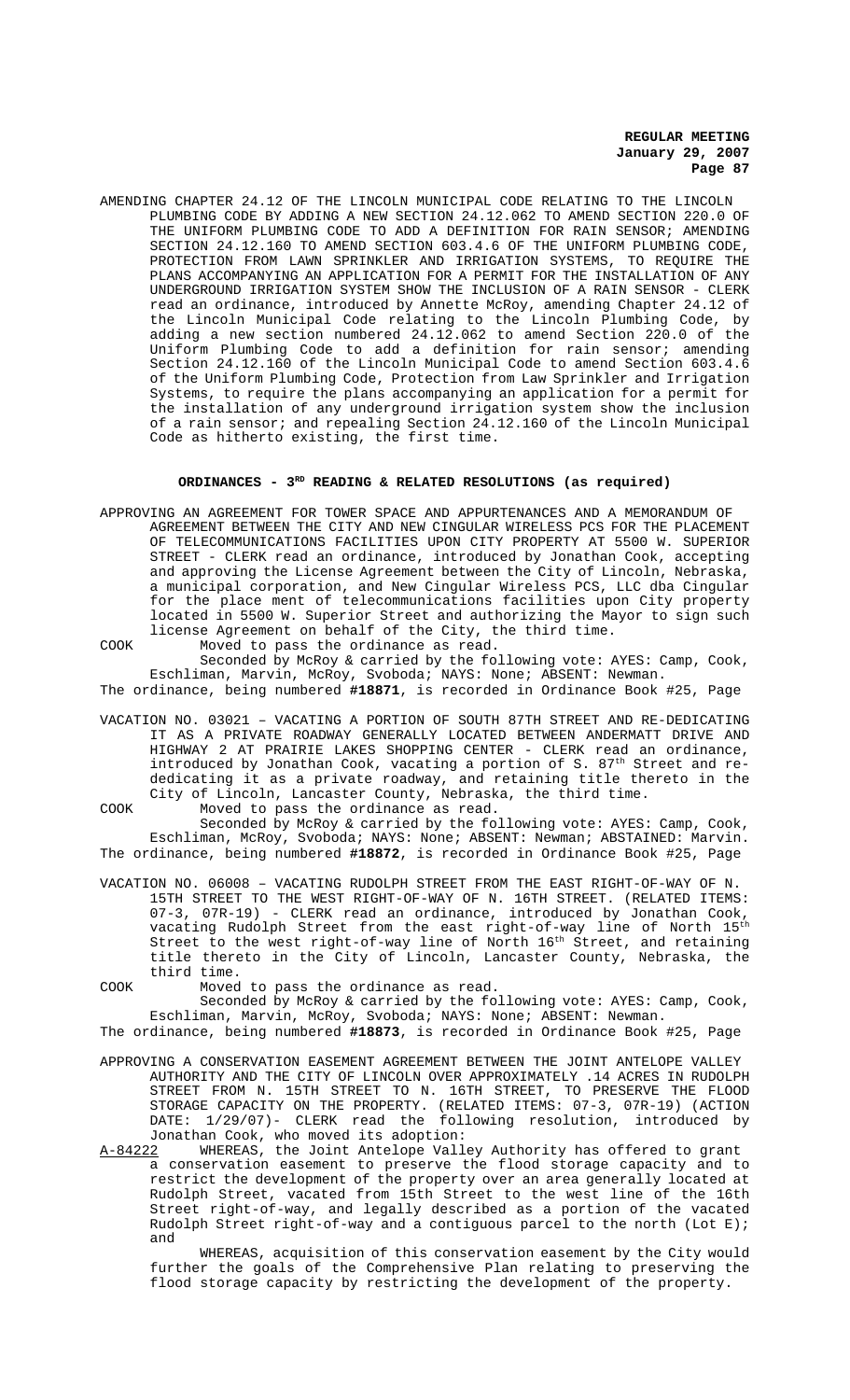NOW, THEREFORE, BE IT RESOLVED by the City Council of the City of Lincoln, Nebraska:

That, on behalf of the City of Lincoln, Nebraska, the offer of a conservation easement by the Joint Antelope Valley Authority over the tract of land legally described above and in accordance with the terms of the Conservation Easement Agreement, attached hereto and marked as Exhibit "A", is hereby accepted and approved.

BE IT FURTHER RESOLVED that the Mayor is authorized to execute the Conservation Easement Agreement on behalf of the City of Lincoln, Nebraska.

Introduced by Jonathan Cook Seconded by Camp & carried by the following vote: AYES: Camp, Cook, Eschliman, Marvin, McRoy, Svoboda; NAYS: None; ABSENT: Newman.

#### **RECONSIDERATION**

APPROVING AN AMENDED REDEVELOPMENT AGREEMENT BETWEEN THE CITY AND HYVEE, INC. PREVIOUSLY ADOPTED BY THE CITY COUNCIL WITH RESOLUTION NO. A-83893 ON JUNE

26, 2006, TO PROVIDE OR CONSTRUCTION OF N.  $50^{TH}$  STREET:<br>SVOBODA Moved to reconsider Bill No.  $07R-8$ . Moved to reconsider Bill No. 07R-8.

Seconded by Cook & carried by the following vote: AYES: Camp, Cook, Eschliman, Marvin, McRoy, Svoboda; NAYS: None; ABSENT: Newman.

#### **REGISTERED TO SPEAK SESSION**

Cory Lamborn - Topic: Anti-discrimination laws - Did not come forward to speak.

## **OPEN MICROPHONE SESSION**

Danny Walker, 427 "E" Street, came forward with several requests in regards to the South Salt Creek Neighborhood and the South Street revitalization project. Discussion followed. This matter was taken under advisement.

# **MISCELLANEOUS BUSINESS**

## **PENDING -**

- APPROVING THE AGREEMENT REGARDING THE ANNEXATION OF FIRETHORN BETWEEN FIRETHORN INVESTMENT, FIRETHORN GOLF COMPANY LLC, FIRETHORN UTILITY SERVICE CO., AND THE CITY OF LINCOLN, RELATING TO THE ANNEXATION OF APPROXIMATELY 303.66 ACRES OF PROPERTY GENERALLY LOCATED NORTHEAST OF THE INTERSECTION OF S. 84TH STREET AND PIONEERS BLVD. (RELATED ITEMS: 07R-25, 07-11, 07-12, 07-13, 07R-20) (ACTION DATE: 2/5/07) (1/22/07 - PLACED ON PENDING TO INTRODUCE: 2/5/07; P.H. 2/12/07; ACTION DATE: 2/26/07);
- ANNEXATION 06020 AMENDING THE LINCOLN CORPORATE LIMITS MAP BY ANNEXING APPROXIMATELY 303.66 ACRES OF PROPERTY GENERALLY LOCATED NORTHEAST OF THE INTERSECTION OF S. 84TH STREET AND PIONEERS BLVD. (RELATED ITEMS: 07R-25, 07-11, 07-12, 07-13, 07R-20) (1/22/07 - PLACED ON PENDING TO INTRODUCE: 2/5/07; P.H. 2/12/07; ACTION DATE: 2/26/07) (1/22/07 - PLACED ON PENDING TO INTRODUCE: 2/5/07; P.H. 2/12/07; ACTION DATE: 2/26/07);
- CHANGE OF ZONE 06077 APPLICATION OF FIRETHORN INVESTMENT FOR A CHANGE OF ZONE FROM AGR AGRICULTURAL RESIDENTIAL DISTRICT TO R-1 RESIDENTIAL DISTRICT ON PROPERTY GENERALLY LOCATED NORTHEAST OF THE INTERSECTION OF S. 84TH STREET AND PIONEERS BLVD. (RELATED ITEMS: 07R-25, 07-11, 07-12, 07- 13, 07R-20) (1/22/07 - PLACED ON PENDING TO INTRODUCE: 2/5/07; P.H. 2/12/07; ACTION DATE: 2/26/07) (1/22/07 - PLACED ON PENDING TO INTRODUCE: 2/5/07; P.H. 2/12/07; ACTION DATE: 2/26/07);
- STREET NAME CHANGE 06010 RENAMING MONTELLO ROAD GENERALLY LOCATED BETWEEN S. 84TH STREET AND S. 91ST STREET AS FIRETHORN LANE. (RELATED ITEMS: 07R-25, 07-11, 07-12, 07-13, 07R-20) (1/22/07 - PLACED ON PENDING TO INTRODUCE: 2/5/07; P.H. 2/12/07; ACTION DATE: 2/26/07) (MOVED TO PENDING W/NO DATE CERTAIN, 6-0);